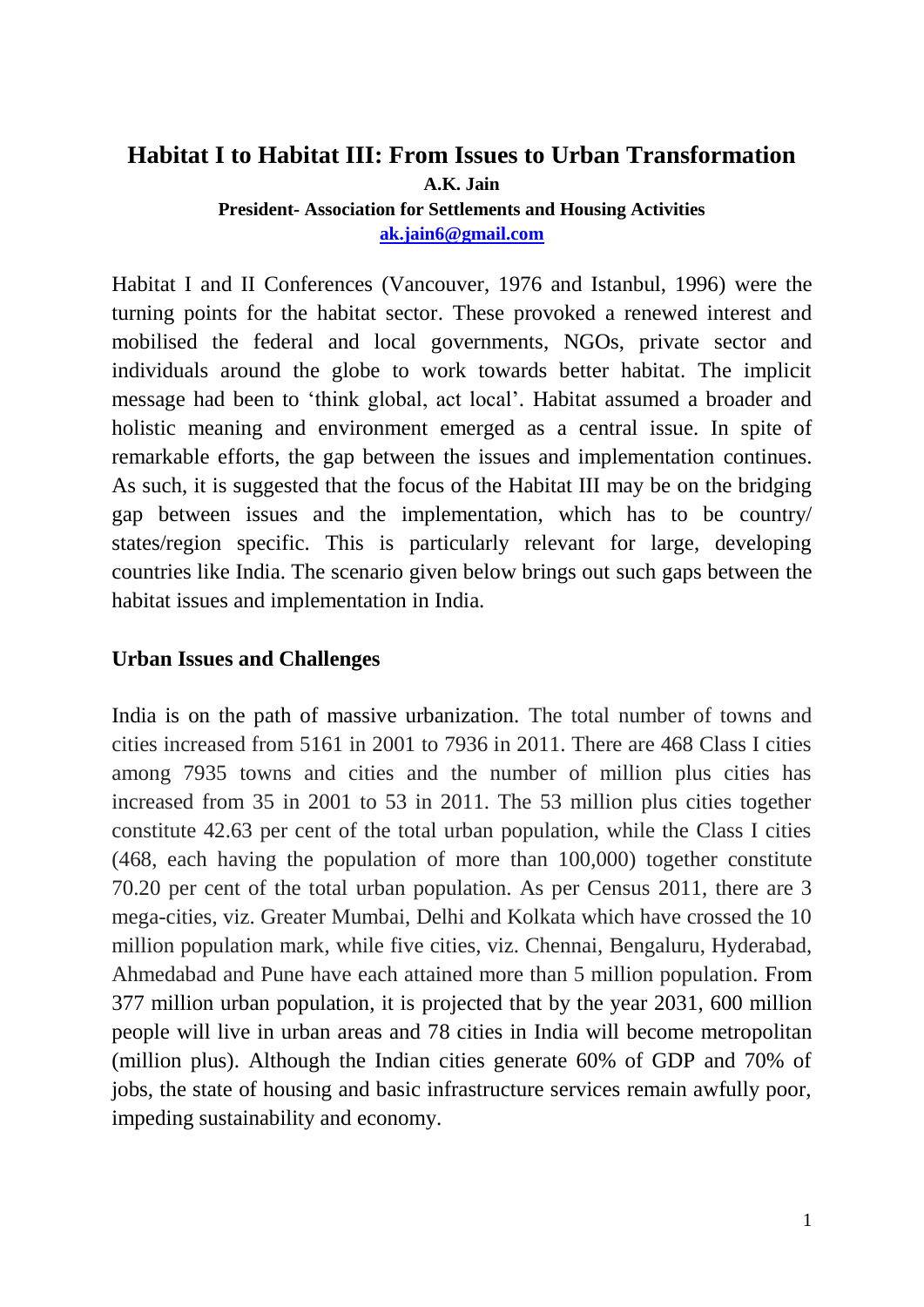| Year                    | 2011                | 2031                |
|-------------------------|---------------------|---------------------|
| Population              | 1210 million        | 1440 million        |
| <b>Urban Population</b> | 377 million         | 600 million         |
| <b>Cities and Towns</b> | 7936                |                     |
| Million $+$ Cities      | 53                  | 78                  |
| <b>Housing Shortage</b> | 18.76 Million Units | 30.40 million Units |
| <b>Slum Population</b>  | 93 million          | 150 to 200 million  |

**Table 1: India's Urban Trajectory**

Source: Census of India, 2011 & McKinsey Report, 2010.

Indian cities manifest a duality of both, triumph and tragedy. The majority of population suffers a growing sense of loss and frustration as their lives and hopes for the future disintegrate. Millions of people every year flock from villages to cities in hope of finding jobs and basic sustenance. However, many of them find the living conditions in urban areas bordering almost to inhuman levels. One out of every three persons in Indian cities lives below the poverty line and about one-fourth of India's urban poor are living in unplanned settlements and slums, lacking rudimentary services.

#### **Urban Exclusion**

Symptoms of urban exclusion in Indian cities are visible in continuing poverty and unemployment, slums and squatter settlements, environmental pollution, shortages of housing and the basic services as water, sanitation and electricity. Problems vary in kind and severity but no city is without its share. Despite a century of industrialization and development, more people today are ill-housed than ever before and the goal of higher living standards is receding.

#### **Urban Dangers and Insecurity**

People in urban areas are exposed to various kinds of natural and man-made dangers and risks. The natural dangers arise mainly from geological, hydrological and air disturbances, which impact the human life and property. The man-made dangers mainly cover crimes, unsafe buildings, roads, traffic, energy, amenities, services and unhealthy and polluted environment. The children, elderly, women, disabled and the poor, including homeless and squatters constitute the most vulnerable group of people. The factors that make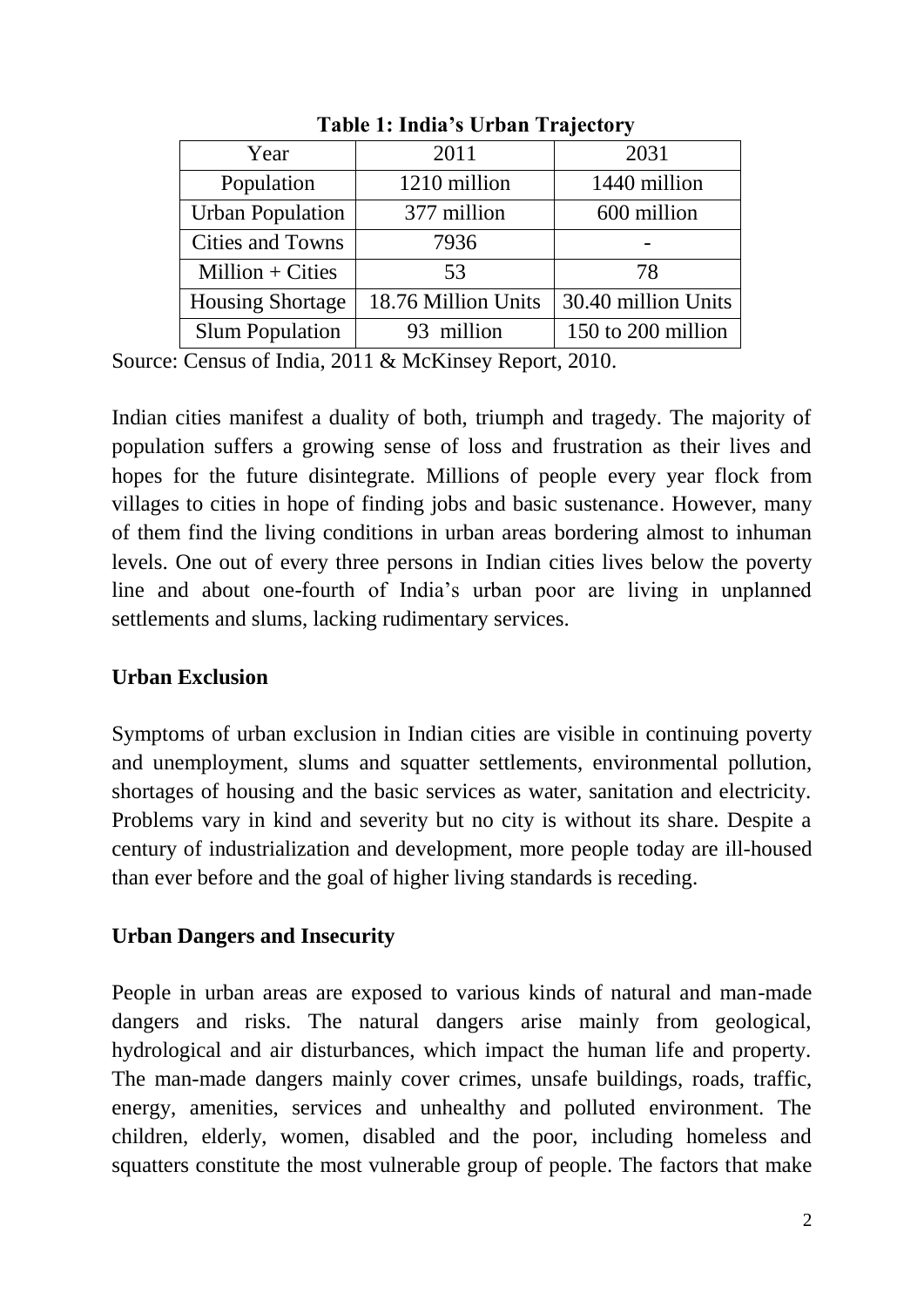a city unsafe include a poor urban environment – dark or badly lighted streets, derelict parks and empty lots, badly maintained public spaces, inadequate signage, lack of public toilets especially for ladies on roads and in public buildings, markets, schools, etc. Empty streets and service lanes/backyards become crime prone due to isolation and darkness. Gender discrimination, lack of respect and sensitivity towards the women, children, disabled and elderly are the common issues of urban security. Traffic and transport hazards are mainly due to poor roads, rash driving, lack of safe pedestrian crossings and sidewalks, lanes for NMVs /cycles, etc. Delayed response or non-intervention of authorities in disaster, crimes and violence is a major reason of urban danger (Jain, 2007 a).

#### **Disasters**

India with more than 1210 million people, 3.3 million sq. km of area, 30 States, 7 Union Territories and 671 districts, 7936 cities and towns, and 600,000 odd villages is vulnerable to droughts, floods, cyclones and earthquakes. Landslides, avalanche and forest fires also occur frequently. Among the 37 States/Union Territories in the country, 22 are multi-disaster prone. As much as 40 million hectare of land in the country has been identified as flood prone, and on an average 18.6 million hectare of land is flooded annually. About 57% of area of the country is vulnerable to seismic activity. 18% of country's total area and about 68% of total sown area is drought prone, affecting approximately 50 million people. India has a long coastline of 8040 km, which is exposed to tropical cyclones and tsunami. As such, almost the entire country is prone to disasters.(Jain 2007a)

The United Nations global assessment report on disaster risks (2015) estimates that India's average annual economic loss due to disasters is likely to be \$9.8 billion, which includes more than \$7 billion loss on account of floods.

The report warns that without adequate State investments in disaster risk reduction (DRR) development would be hindered. India has projected a \$1 trillion investment in infrastructure in the next five years and unless adequate steps are taken to make them resilient to floods and other natural calamities, the investment runs the risk of going waste.

## **Climate Change**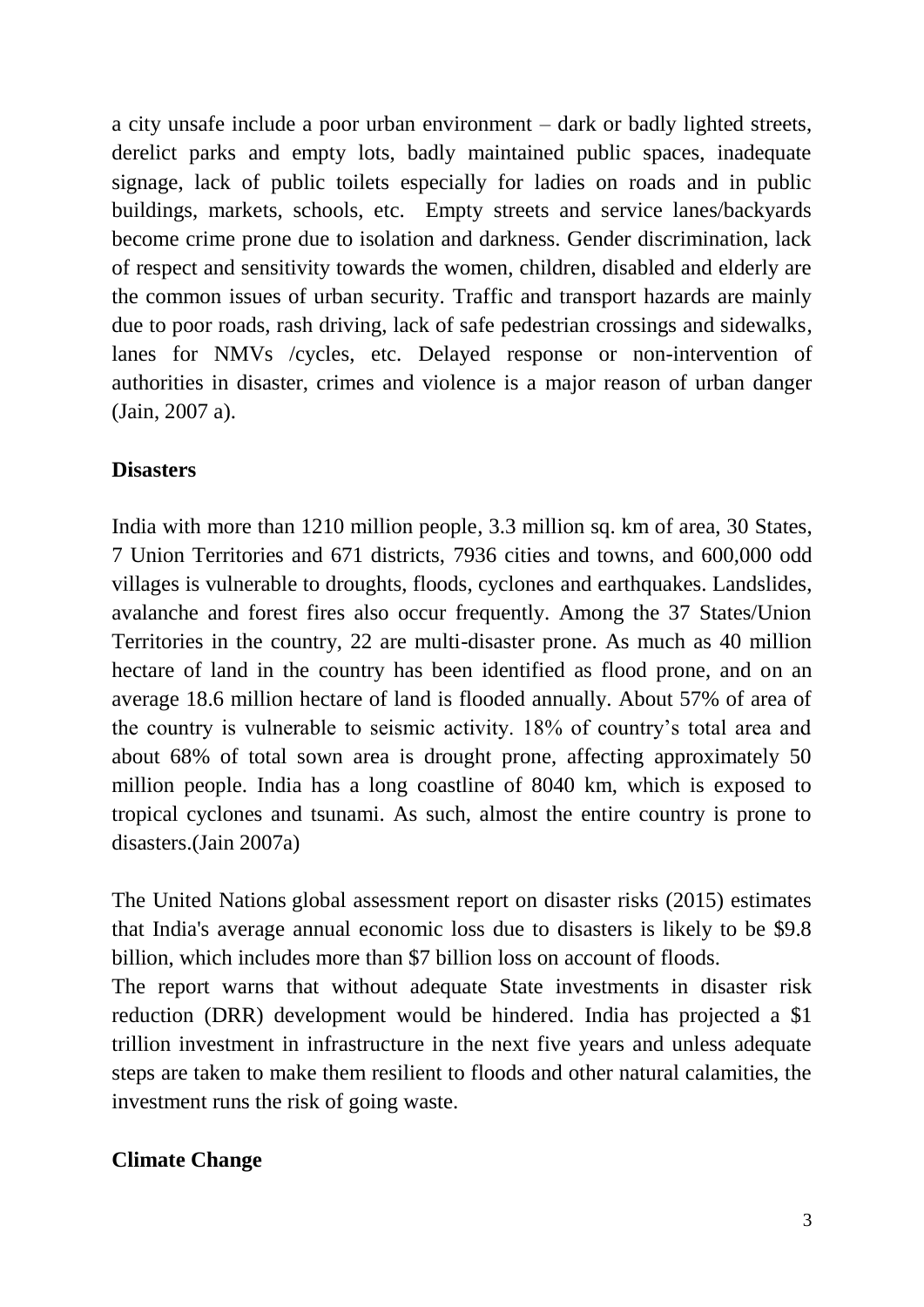India with its diverse agro-climatic and morphological zones is particularly affected by climate change. Climate change can bring considerable changes in the hazard profile of the region by its type intensity, magnitude and frequency. Many of these impacts may not be uniform across spatial and temporal scales. Devastating floods, typhoons and a series of hurricanes are being associated with climate change. According to the initial report of the United Nations Framework on the Convention on Climate Change, the predicted impacts of climate change in India include a surface air temperature rise up to 4° Celsius by 2100, up to 30% decline in yield in rain-fed areas for some crops and an increase in incidences of extreme events, such as droughts, floods and cyclones. Urban livelihoods, property, quality of life and future prosperity are threatened by the risks of flooding, landslides, heat waves and droughts and adverse events due to climate change. While large population densities in urban areas create increased vulnerability, they also create the potential for changes that can mitigate human impacts on climate. Since these impacts will strongly vary in its extent and form throughout the country, they require customised interventions in different states threatened population.

#### **Cultural Heritage**

The deterioration of urban culture, heritage and environment is a major problem faced by rapidly changing traditional cities, especially in the inner city areas. They are threatened by carbon emissions of use of fossil fuels, increasing traffic, insanitation, poor drainage, open defecation and by inadequate solid and liquid of waste disposal.

Poverty is manifested in various ways- hunger, ill-health, denied dignity, lack of power, choice and security. Poor people are often unable to improve their living conditions and have no control on the decisions that impinge on their culture, life and environment. The efforts against poverty usually fail since they do not integrate with the cultural dimension and the social values that influence how individuals, societies and institutions react to develop. Revitalisation of old cities would benefit not only the natural environment and the city economy, but also the residents of those cities (Jain, 2015 b).

#### **Housing and Slums**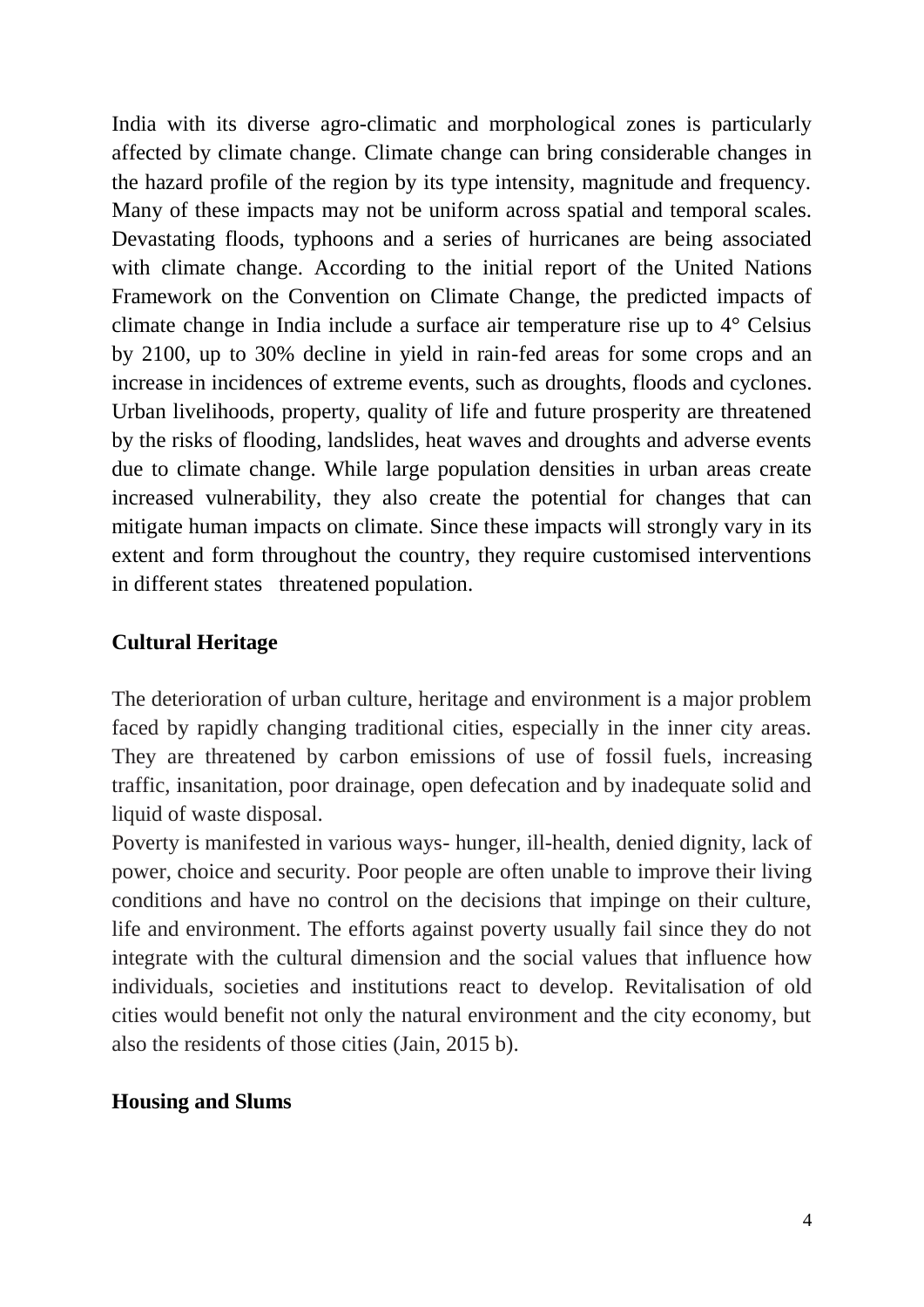As per Ministry of Housing and Poverty Alleviation (MoHUPA, 2012), total housing shortage in urban India is 18.78 million units. 2011 Census shows that in India there are nearly 78.86 million households, of which 0.39 million are homeless(Jain, 2010). About one-half of the population of India's major metropolitan centres, like Delhi, Kolkata, Mumbai and Chennai are living in various types of illegal, squatter and slum settlements. The proportion is even higher in many other cities. On an average about one-fourth of the population mainly the poor are living in the slums, bastis and Jhuggi-jhompri clusters. Census estimate puts slum and squatter population in 2011 at 93 million, i.e. about 23% of India's urban population.

## **Urban Land**

The Right to Fair Compensation and Transparency in Land Acquisition, Rehabilitation and Resettlement Act, 2013 has replaced the Land Acquisition Act of 1894. It obliges the government and others to give rehabilitation package to displaced people, if they buy over 50 acres of land in urban areas and 100 acres in rural areas. Under the new Act land can be acquired by the government for its own use, or for the public purposes. Farmers will get four times the market price in the rural areas, while in the urban areas it will be double the market price.

The acquisition of land under new Land Acquisition Act is not only difficult, but also very expensive. There is no options but to adopt new ways of planning and development. The option should facilitate optimum use of land with rationalized FAR/FSI and densities. The brownfield development has to be taken up in a big way, rather than green development. It is necessary to mobilise financial resources by recovery of FAR/ FSI charges, development charges, conversion charges, betterment levy, etc. for public services, urban transport, greens and social housing. Land Pooling and Adjustment, Town Planning Schemes, Transferable Development Rights and Accommodation Reservation can be the alternative methods of land obtaining and its assembly for planned development (Jain, 2014a).

## **Basic Infrastructure Services**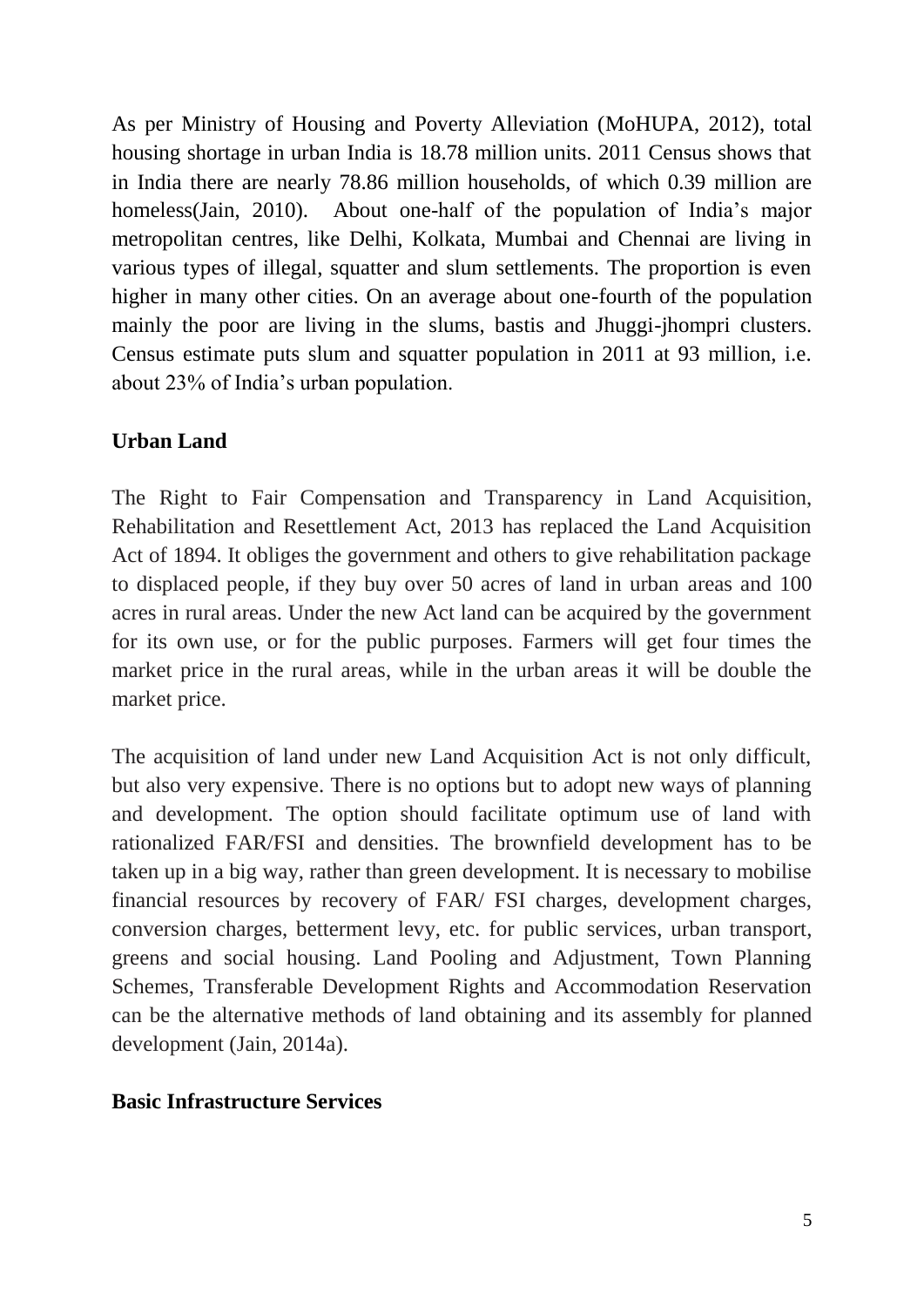**Transport and Mobility:** According to Wilbur Smith Associates (MOUD, 2008) the urban transport scenario in Indian cities is quite depressing. Vehicle population in India increased 80 folds in the last 40 years, but road area increased by only 5 per cent. Only 17 of the largest cities have organized bus services, and only six cities – Mumbai, Kolkata, Delhi, Hyderabad, Bangalore and Chennai – have an intra-urban rail system. In metropolitan cities, 40 to 50 percent people walk and use non-motorised transport, while 30% people use public transport Private vehicles are growing three to four times the population growth in urban areas. It is estimated that 2.5 billion square meter of roads, 7,400 km of metro rail network and subways are needed to be built by 2031. India with more than 140,000 road deaths and more than 500,000 major road accidents per year is one of the most unsafe countries to travel in the world. 81 % of the accidents happen because of the poor, rash driving, of which mostly the pedestrians are victims. In Indian cities about one-third to two-thirds of trips are solely by walk. Still 90% of city roads do not have footpaths. Except few highways and major roads there are no signage, signboards, road marking and basic information for drivers and travelers. About half of urban roads have potholes and are in poor repair. By and large there is no accountable system of road maintenance. The intensive use of fossil fuels for urban transport (private vehicles, cars, 2 stroke engines, two wheelers, etc.) has made city air very unhealthy (Jain, 2013).

**Sanitation:** In India 626 million people that is 53.1 percent of total population defecate in open, which is highest in the world. According to National Sample Survey Office (NSSO) data 69.3% of rural and 18.6% urban households do not have toilets. According to the 2011 census, only 46.9% of the 246.6 million households have lavatories while 49.8% defecate in the open. The remaining 3.3% use public toilets. CRY survey report (2012) reveals that 37 percent schools in Delhi do not have functional toilets. Schools and public toilets often suffer from major flaws such as blocked sewerage, broken doors and no water. The Annual Status of Education Report for 2010 (ASER) confirms the link between providing separate toilets in schools and girls' dropout rates. 2.6 million latrines involve manual scavenging and bulk of the human excrement enters into the river, water bodies and drain. The Prohibition of Employment as Manual Scavengers and their Rehabilitation Act, 2013 has prohibited manual scavenging and mandates the provision of household latrines. Large number of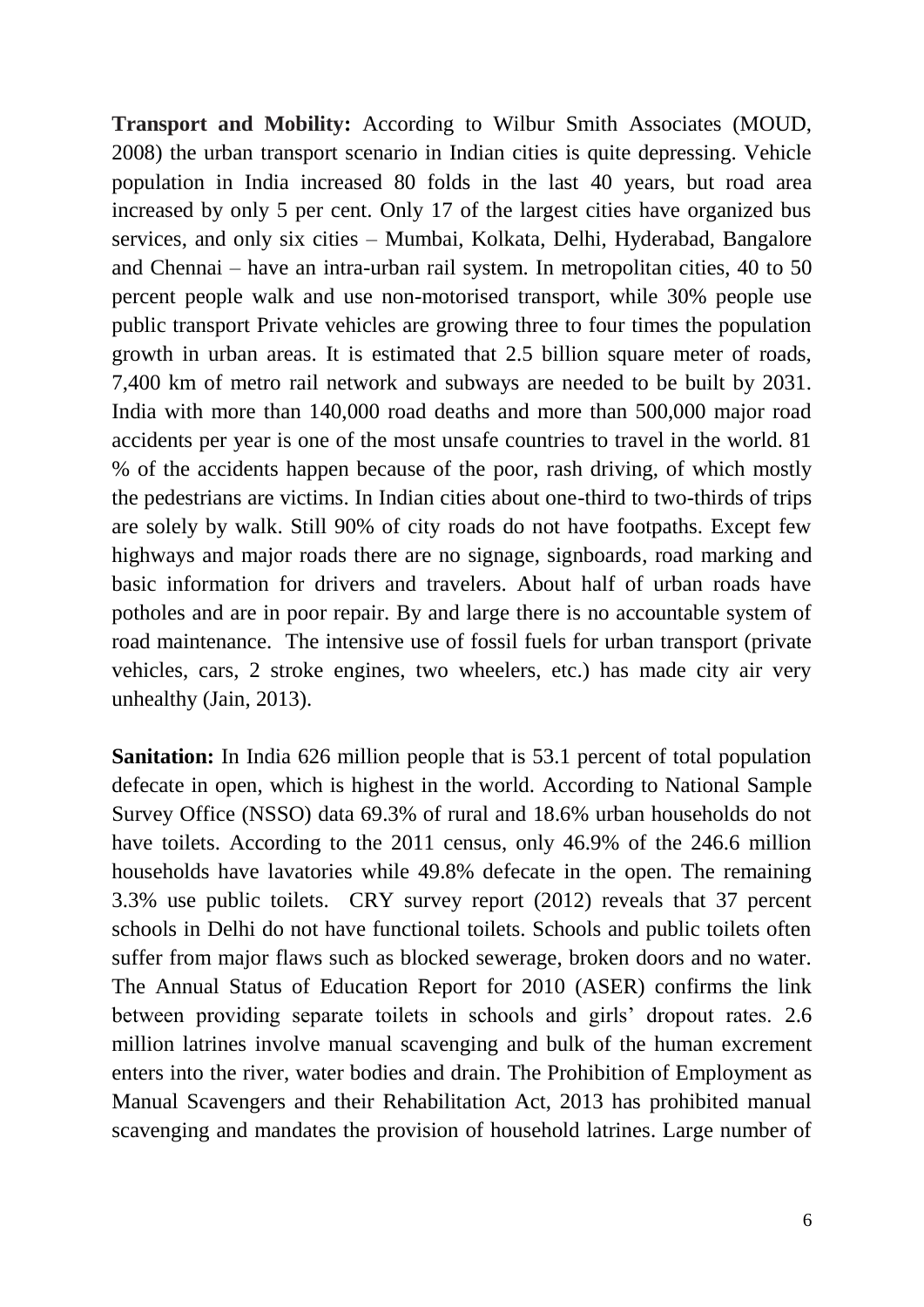the public institutions, schools and work-places are also without the facility of toilets (Jain, 2014b).

**Solid Waste:** The problem of solid waste management in Indian cities is assuming serious proportions due to increasing population, urbanisation, changing lifestyles and consumption patterns. The garbage from unauthorised developments, slums, Jhuggi-Jhompri (JJ) settlements, etc. is hardly collected which further add to the environmental degradation.

It is estimated that urban India generates 68.8 million tons of municipal solid waste per year, which is projected to grow to 160.5 million tons per year by the year 2041. Presently, only half of the municipal solid waste is collected processed, treated or recycled. This is a major cause of insanitation and poor hygiene, which degrades and pollutes the environment (Jain, 2015d).

**Sewage:** It is estimated that out of 38,000 mld of the municipal sewerage generated in India, only 12,000 mld is treated. Wastewater and effluents from the industries, dairies, refineries, quarrying, power generation, etc. are major sources of air pollution, ground water quality deterioration and soil contamination.

**Rivers and Water Pollution:** India is criss-crossed by 14 major, 44 medium and 55 minor rivers. Average rainfall in India is 80 cm per year. India is fortunate to have the availability of water @ 2464 cu.m per capita. However, the availability of water (both surface and ground) varies extremely in the various regions of the country. Rajasthan with 8% of the country's population has only 1% of the total water resources of the country whereas Bihar with 10% of the country's population is endowed with 5% of water resources. Quantitatively it amounts to 562 cu.m per capita per annum in Rajasthan, i.e., nearly the absolute water scarcity level of 500 cu.m per capita per year as per World Bank indicator.

Almost every Indian city is situated along a river or water body, which is not only the source of water, but also has social, cultural and religious value. However, with indiscriminate urbanization these have become polluted and dirty. River Ganga was ranked among the top five most polluted rivers of the world in 2007. The faecal coliform level in the river Ganga near Varanasi is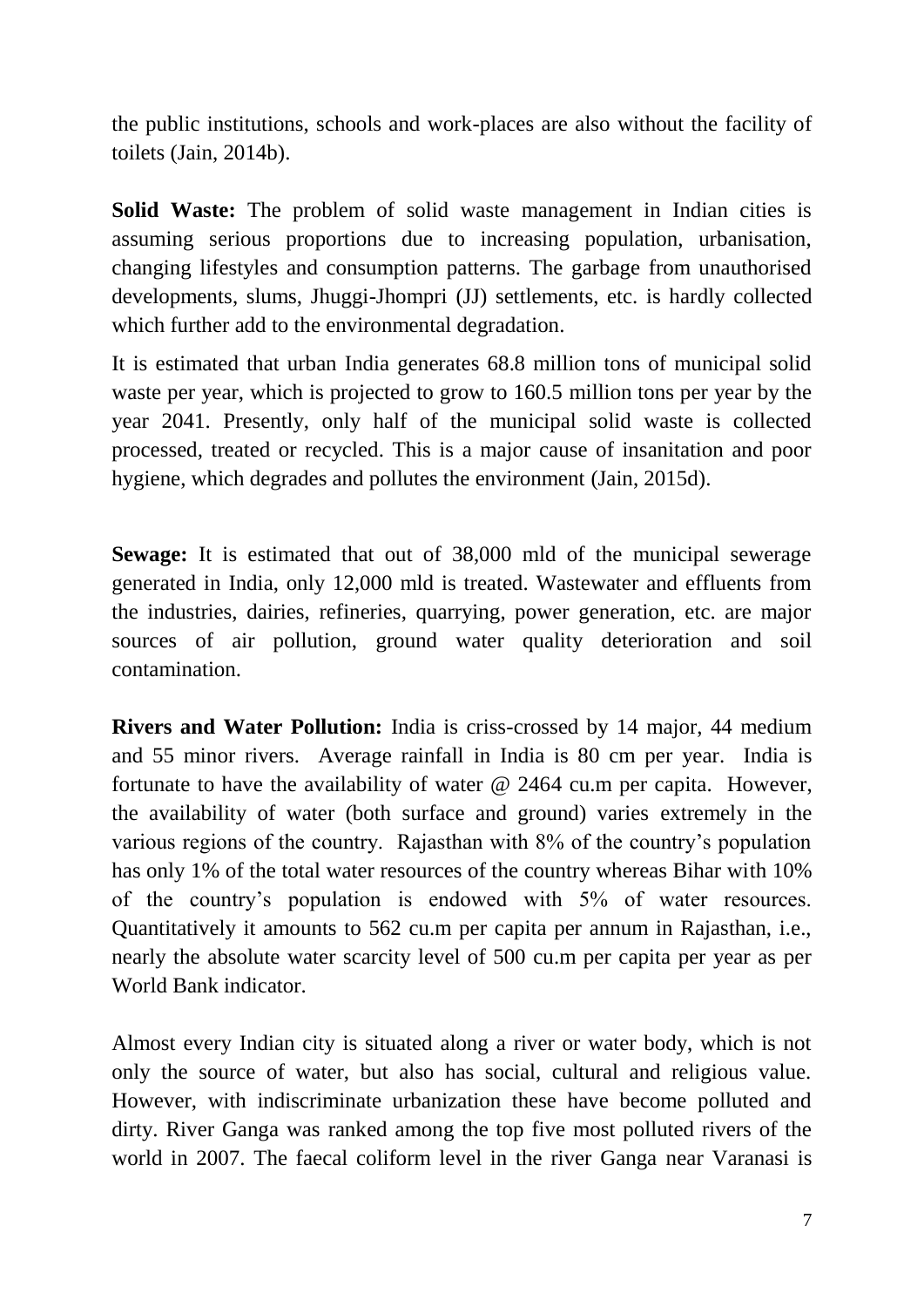more than 100 times the norms. One billion liters of raw, untreated sewage is estimated to flow daily into the river. In Uttar Pradesh out of 742 towns and cities, only 17 have sewage treatment plants (STP). As a result most of the sewage, estimated at 2900 million liters, flows into river. 10,000 dead bodies are thrown into the river each year, besides cremation of 40,000-50,000 bodies on its banks and disposal of ashes of lakhs of the dead every year. The river stretch from Kanpur to Kannauj is most polluted, mainly due to industries and tanneries. The sewage accounts for 95 per cent of river pollution in big cities such as Varanasi, Kanpur and Allahabad. According to the scientific studies of water samples from the upper Ganga, the levels of resistance genes, which lead to spread of life threatening bacteria and superbugs are 60 times higher than the permissible norms as millions of visitors and pilgrims travel to Varanasi, Allahabad, Rishikesh and Haridwar during the summer. Encroachments and construction in river bed, illegal mining of sand and water are other major issues, which have become rampant (Jain, 2015c).

#### **Clean India Mission (2014)**

The following key initiatives under Swachh Bharat Campaign (Clean India Mission, 2014) aim to make cities and villages clean and hygienic:

- Every house with a toilet
- Public toilets and total sanitation
- Sewerage and decentralised STP
- Solid Waste Management, Reduce, Recycle, Reuse, Circular Metabolism
- Waste collection, segregation and recycling, bio-methanisation, vermicomposting, incineration, etc.
- Drainage, waste water recycling
- Integrated Sewerage-Sanitation-Water-Wastewater-Drainage
- Pollution control
- Public health and hygiene focus

## **River Cleaning and Rejuvenation Mission (2015)**

- Integrated and participatory approach, synergy among socio-cultural, environmental, technical, financial and legal aspects.
- Continuous flow of water, closing polluting industries, interceptor drains, CEPTs, wastewater cleaning, recycling, zero run-off drainage, integrated green and blue networks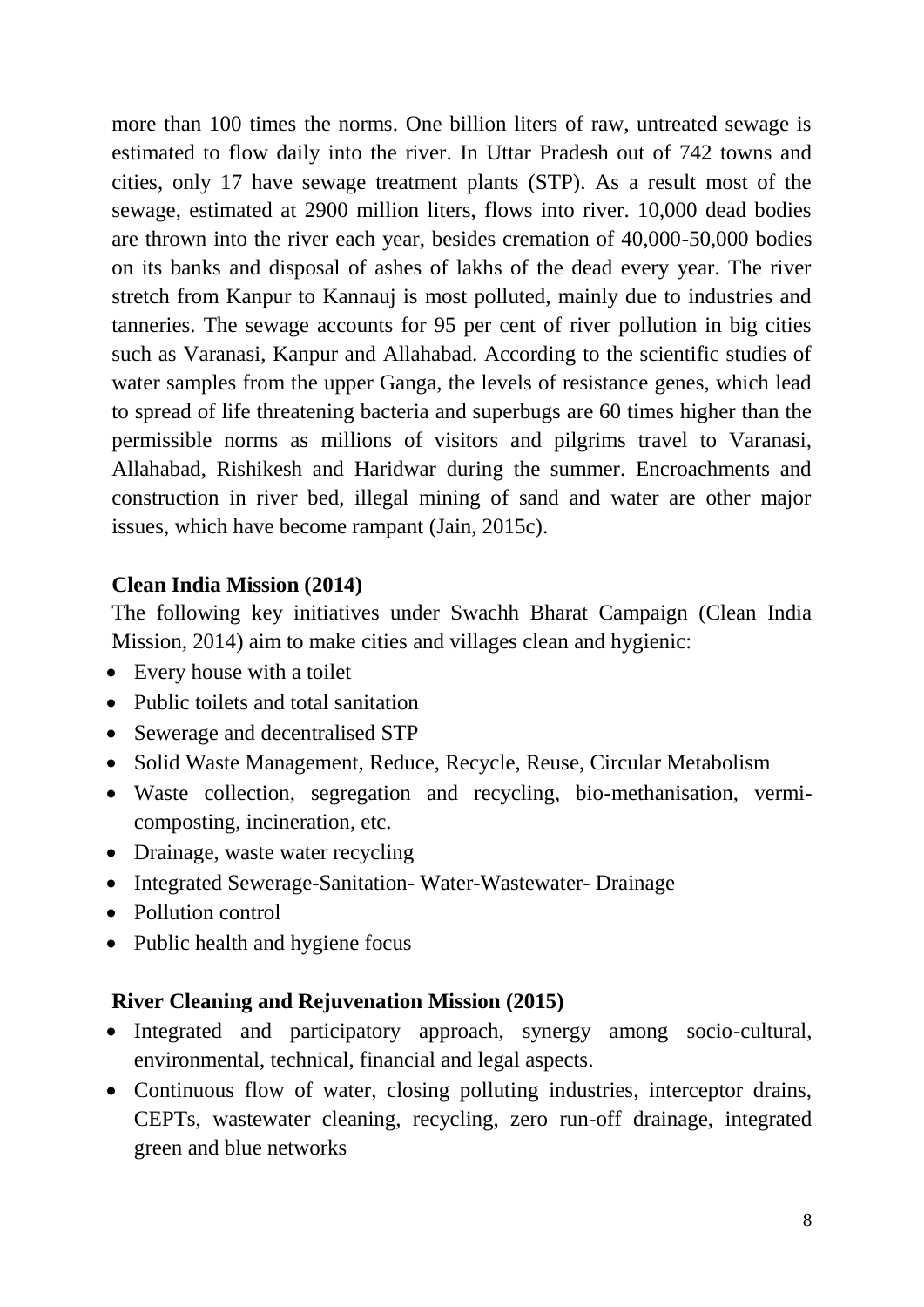These initiatives involve integration of public, private and community resources, Central Government grants and funding and adoption of smart systems. Capacity building and implementation focus are necessary to achieve the results. Planning is a pre-requisite which should be based on a comprehensive Information System, Digitized Mapping and Geo-portal. Mobile based maintenance and monitoring of public services, especially public toilets, solid waste management, waste water recycling, pollution control, etc. are necessary for effective implementation of the plans and programmes.

#### **Urban and Spatial Planning**

Christopher Benninger, *in his foreword to book Transforming Delhi by A.K. Jain (2015) says 'Transforming Delhi is visualizing the city from the "other way around!". Put the last person first, the hutment dwellers, the informal sector hawker, the small scale repairman, the physically challenged, domestic servants, street vendors, rickshaw wallah and, casual workers. Put yourself in the position of elders, women, children and a diverse array of city dwellers whose lives are affected intimately and almost moment by moment by distant professional decisions that shape the city. Seek paths and channel to facilitate and empower them into becoming stakeholders, harnessing their huge energies and amplifying their contributions'* (Jain*.*2015d)

The age of centralized, classical and conventional planning is over. The efforts have to made to indigenise urban planning and make it part of larger eco-system of sociology. This implies thinking afresh in order to reorient planning to address our own demographies, culture, humanity and local geography. Gautam Bhatia puts it succinctly:

'*Today India is at the crossroads of some serious choices: to either enter the world market as a shameless imitator of China and the West, competing with them on expanding highways, ports, and racing restlessly to compare GDP figures. Or we choose a different destiny, a path of serious discovery and inventiveness, directing our energies to more imaginative forms of architecture, planning and urban living, that produce altogether different — but relevant models — ideas that may even do away with inessential and expensive Westerntype infrastructure. Whatever their final form, new cities could accommodate a wide swathe of diverse citizens and lifestyles, and give everyone that muchneeded uplift that comes with living in a place they love. Surely the choice should not be difficult'. (Times of India, 25th May 2014).*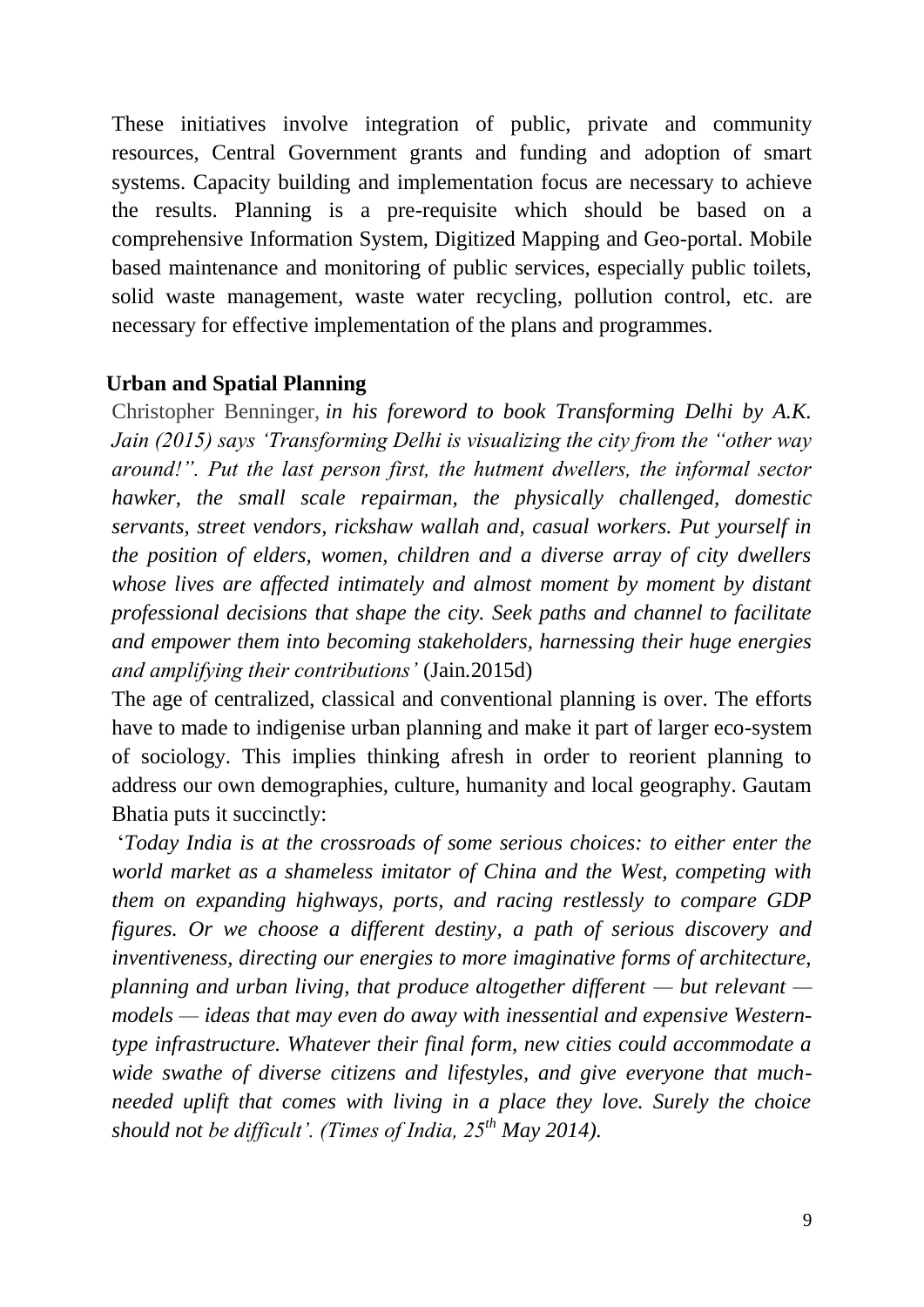## **From Reactive to Transformative Action**

The urban issues are more or less well known. What is lacking is transforming them into action. This needs mobilizing the community resources matched with public resources to increase the speed and efficiency of delivery process. This requires a radical change in the planning process that involves people seriously in the delivery system and decision making process.



The current planning is by and large reactive, which should gradually move towards transformative action. This involves the steps of incremental actions (land management, planning, engineering, services, etc.) to radical action (Alternative ways of land management, planning and infrastructure development, pollution prevention and urban renewal) for inclusion, integration and coordination). The transformative action involves strategic planning, collaborative partnership, reforms and combination of regulatory, governance and performance.

There is a great scope for planning programmes to incorporate the socio-spatial elements of in a comprehensive planning strategy, and integration of poor in the formal settlements into the wider urban system. For augmenting the physical infrastructure, it is vital to work out a phased and evolutionary programme, which allows improvement at a later date. The introduction of decentralised system of sewerage, water treatment, power generation, waste recycling and spatial characteristics of infrastructure should be the determinants in planning and the mode of aggregation of development.

# **Urban Transformation**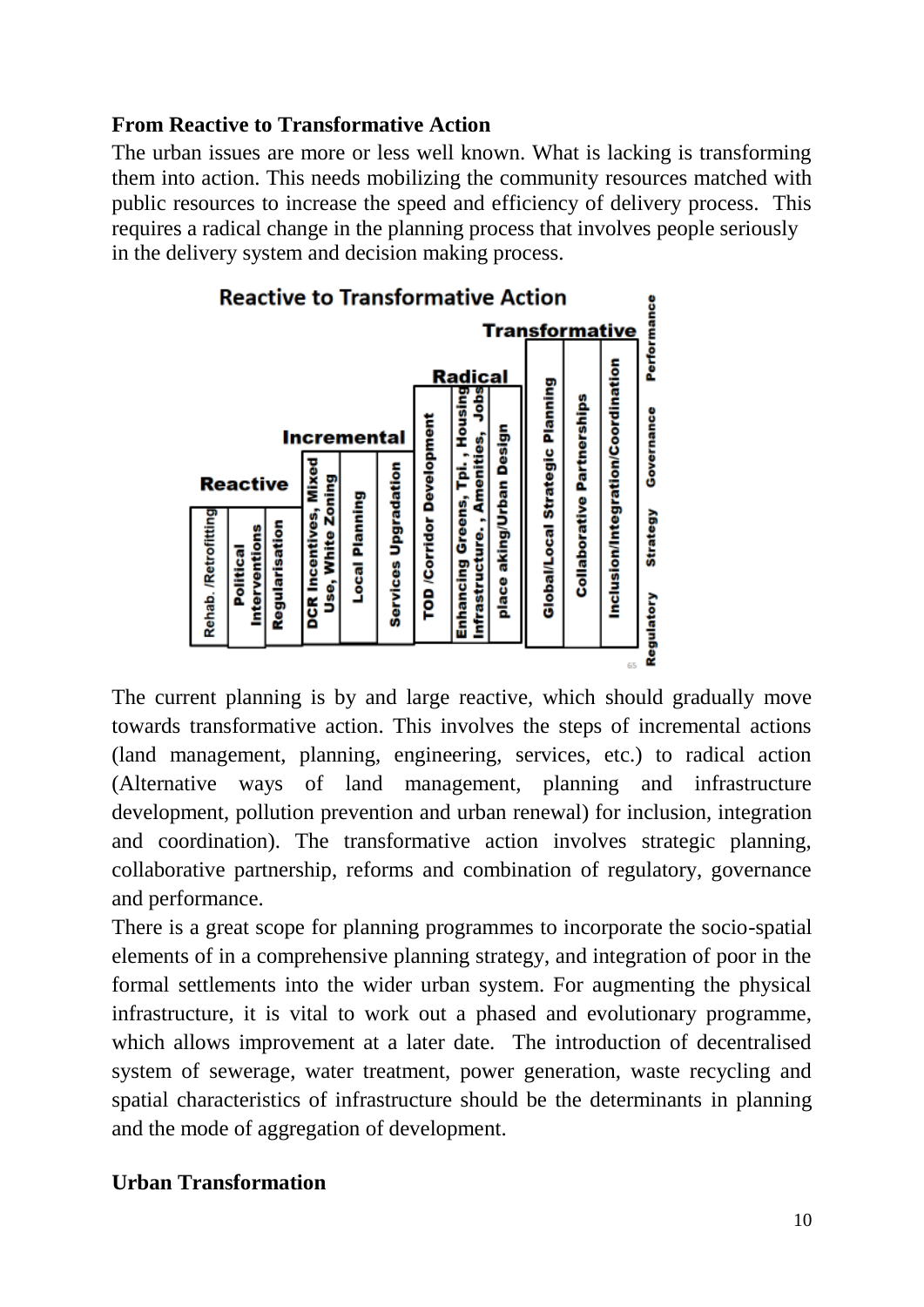To make the cities more livable and inclusive, the Government of India in 2015 has embarked on Smart Cities programme for 100 cities and the Atal Mission for Rejuvenation and Urban Transformation (AMRUT) for 500 cities. The focus is on core infrastructure services like adequate and clean water supply, sanitation and solid waste management, efficient urban mobility and public transportation, affordable housing for the poor, power supply, IT connectivity, e-governance and citizen participation along with municipal reforms and providing aid to the state governments and the ULBs.

With the commitment that by the time the Nation completes 75 years of Independence, every family will have a pucca house with water connection, toilet facilities, 24x7 electricity supply and access. The Central Government has launched (2015) "Prime Minister's Housing for All by 2022" mission. The mission seeks to provide 20 million housing and take up the Slum rehabilitation project. The program provides interest subsidy of 6.5 per cent on housing loans with tenure of up to 15 years for EWS and LIG, which works to nearly Rs 100,000 to Rs 230,000 per unit. It promotes slum free cities and mandates house in the name of women, or joint ownership.

For conservation of urban heritage and cultural resources, the Government of India (2015) has launched the Historic City Development Augmentation Yojana (HRIDAY), which will initially cover 12 cities viz. Ajmer, Amrawati, Amritsar, Badami, Dwarka, Gaya, Kanchipuram, Mathura, Puri, Varanasi, Velankanni and Warangal.

Swachh Bharat Mission (SBM) is another major initiative of the Government of India, covering 4,041 statutory towns, to clean the streets, roads and infrastructure of the country. SBM includes focus on provisioning of household toilets, community toilets, public toilets, solid waste management and bringing in behavioural change in people regarding healthy sanitation practices.

The restoration of rivers is a high priority on the agenda of Government of India. National Gange Plan aims to integrate the efforts to clean the river Ganga, with an outlay of Rs 200,000 million for the next five years. It focuses on pollution abatement, interception, diversion and treatment of waste water flowing in the open drain through bio-remediation in-situ treatment, use of innovative technologies, sewage treatment plants (STPs), effluent treatment plants (ETPs) rehabilitation and augmentation of existing STPs. Short term measures include-arresting the pollution at exit points on riverfront to prevent inflow of sewage, effluents and solid waste into the river.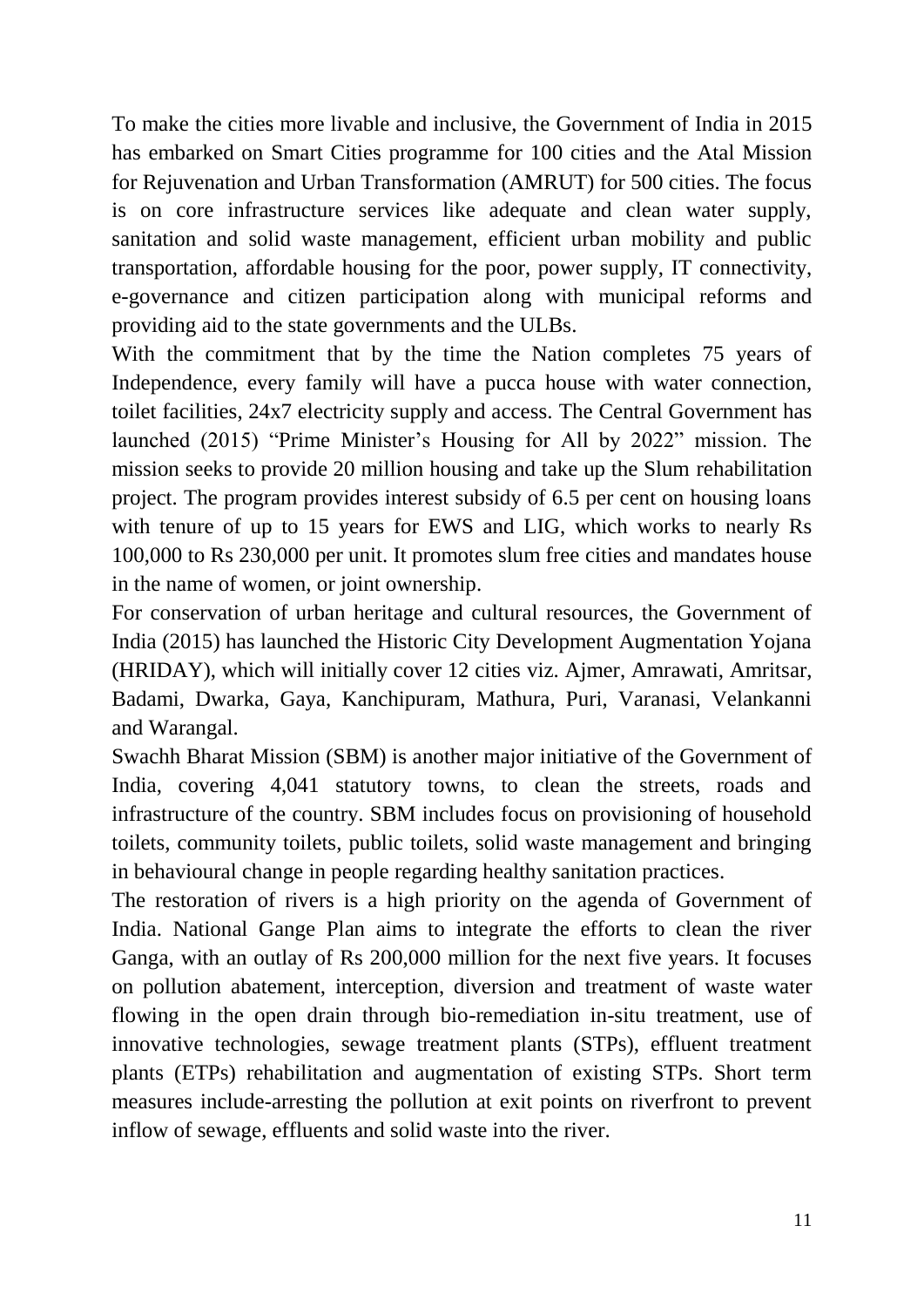All these missions focus on urban transformation of India. However, their success is largely contingent upon rigourous, sustained efforts of the urban local bodies and meticulous planning, together with legal, institutional and financial reforms, which facilitate and mobilise public, private and peoples' resources.

## **Urban Governance**

The prevailing governance framework has not been able to serve these vast populations. During the recent years, there had been a growing concern on the issues of urban governance and its interactions with civil society, infrastructure services, poverty, ecological sustainability, employment and social equality.

The Indian federal has a three-tier institutional system with the Central government at the top, state governments at the second level and local governments at the grassroots level. The responsibility for providing basic services and implementing development programs is mainly of the local government. India has the distinction of having the largest number of democratically elected local governments in the world-more than 250,000 rural and urban local bodies with almost 3 million elected representatives.

The form of governance prevalent in the country at all levels is generally bureaucratic and involves conservative controls. With the 74th Constitutional Amendment Act (1992), the urban local bodies have been assigned greater role in urban planning and governance. However, effectively this has not happened in most of the States, as the governments are reluctant to part with their powers. Poor municipal capacity and finances are acting as barriers in the area of decentralization.

The process of urban governance, linked with the participatory democratic decentralization has direct bearing on the issues of livelihoods, poverty, infrastructure/basic services, equity and capacity building. The local bodies have a catalyst role to act as a bridge between the people, NGOs, CBOs, political apparatus and the government.

With the decentralized, local and participatory planning, the role of the local government is undergoing a radical change. In the changing environment, skills are necessary to strike a balance between the economic and inclusive growth and between political process and service delivery. It is urgent that in the spirit of decentralization and democratic governance, the role of civil society and community organizations is incorporated in urban management. This would make it possible to channel and meet demands of local development.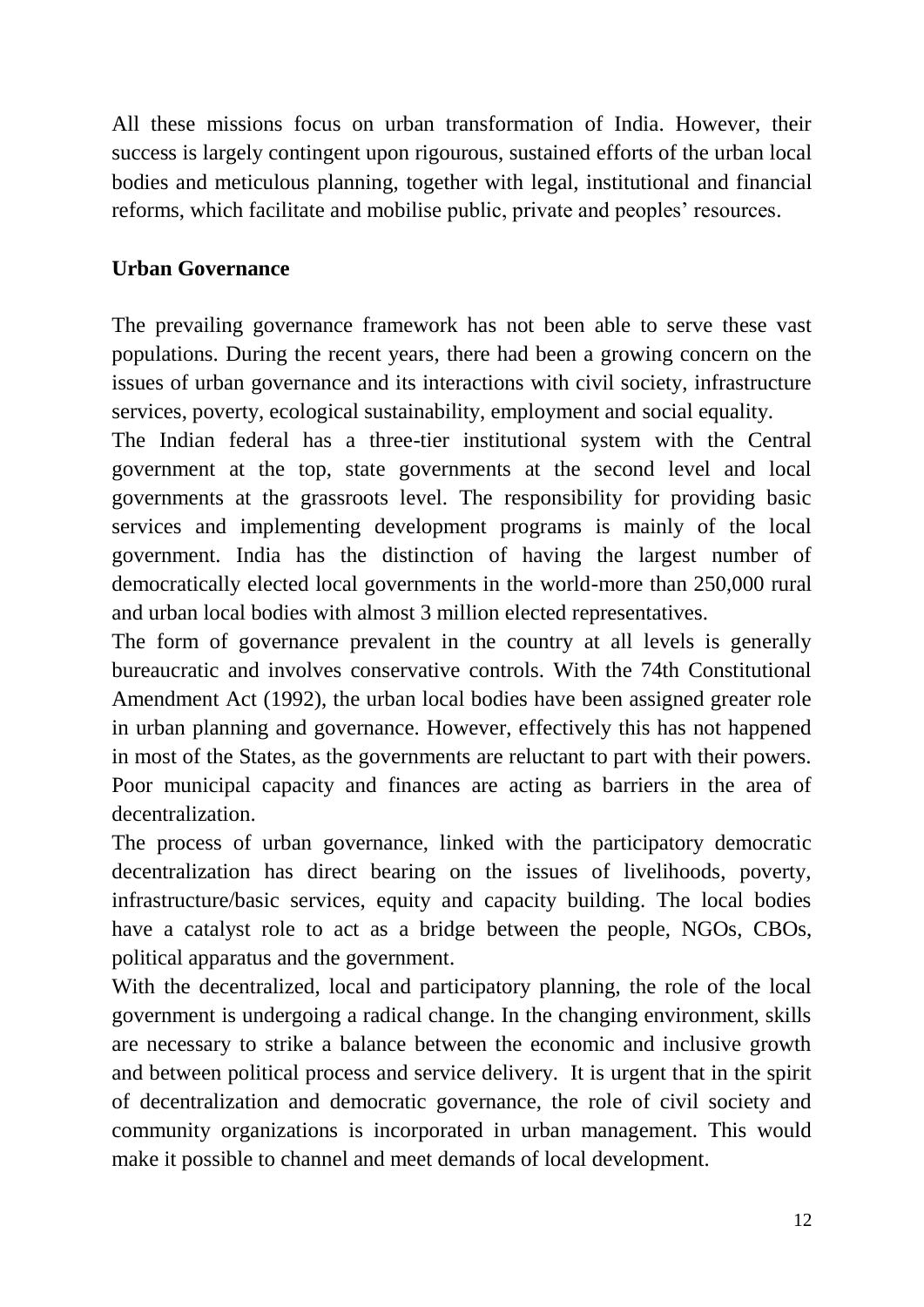Capacity building has to play an important input in this agenda if it has to be successfully implemented. At present there is a woeful lack of urban management and "urban managers", who could comprehensively foresee and manage the overall urban development that aims at the sustainability, transparency, efficiency, delivery and partnership.

Four critical areas, viz. community empowerment, community action, governance reforms and communications are vital for equity and inclusive governance. This needs legal and institutional reforms, local planning, economic and social inclusion, transparency, accounting reforms and mobilizing investments.

Information and communication technology (ICT) and e-governance are emerging as the tool of community empowerment, efficient service delivery and reduced corruption. The local municipal governments, police, service agencies, banks, etc. are gradually adopting web sites, e-banking and e-governance, replacing time consuming and corruption generating paper work. This is the fundamental building block of urban governance. The key result areas to achieve better governance are enhanced efficiency, employment generation, social inclusion, education, healthcare, gender equity, and protecting the human rights.

# **Lessons from Global Practices**

The cities are the crucibles of innovation and ideas which are the drivers of economic growth and social transformation. Lessons can be learnt and new ideas can be harvested from all over the globe which could be adapted in local context. Given below are some of the global experiences which provide important lessons at the local levels:

| Vision   | Examples                                                                                                                                                                                                                                                                                      |
|----------|-----------------------------------------------------------------------------------------------------------------------------------------------------------------------------------------------------------------------------------------------------------------------------------------------|
| refugees | Inclusive Cities for Johannesburg Metro Government, besides<br>citizens, Migrants and several human/citizen rights, ensures right to<br>shelter, water, electricity and livelihood. It has<br>mandated street vending policy guidelines<br>livelihood to the apartheid, besides 6 Kl of water |
|          | per household per month and other basic<br>facilities.                                                                                                                                                                                                                                        |

# **Table: Habitat Vision and Global Examples**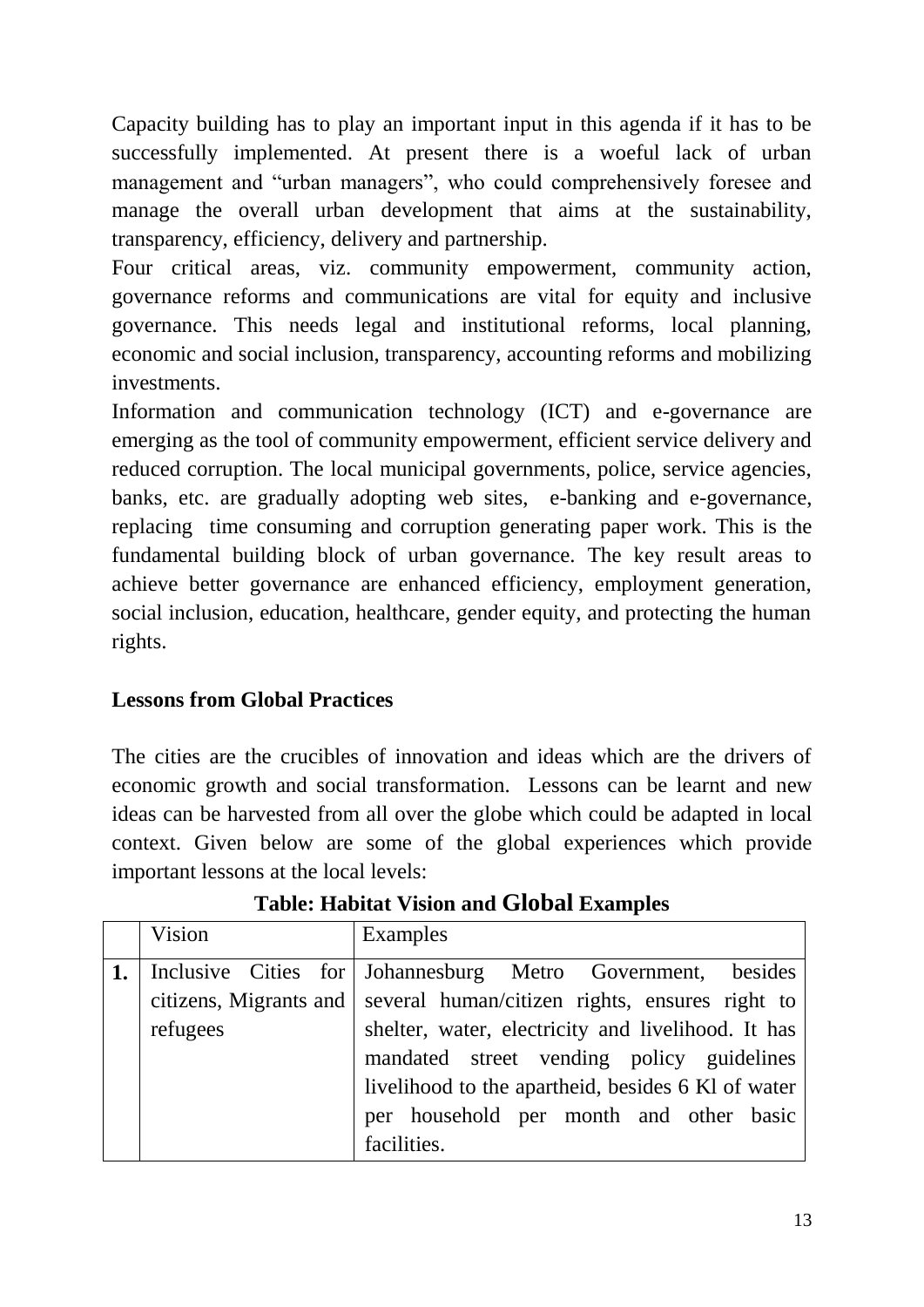| 2. | City<br>Safer<br>and         | • New York after Sandy Hurricane introduced     |
|----|------------------------------|-------------------------------------------------|
|    | Disaster Resilience &        | Disaster Resilience Zoning in its plans, DCR    |
|    | <b>Urban Safety</b>          | and Building Byelaws. In spite of much          |
|    |                              | pressure from the developers, they do not       |
|    |                              | compromise with safety requirements.            |
|    |                              | Istanbul unauthorised buildings<br>In<br>in     |
|    |                              | Gecekondu demolished and built by ULB,          |
|    |                              | engineering supervision and earthquake          |
|    |                              | insurance are compulsory.                       |
| 3. | Conservation<br>of           | Conservation<br>revitalisation<br>and<br>of     |
|    | Urban Culture<br>and         | traditional cities, (Italy, UK, USA, etc.).     |
|    | Heritage.                    | Kyoto as Japan's Heritage City, Landscape       |
|    |                              | centric plan, lowering of FAR/ heights and      |
|    |                              | architectural restrictions for revitalising     |
|    |                              | historic townscape                              |
|    |                              | Conservation of<br>Humayun<br>Tomb              |
|    |                              |                                                 |
|    |                              | Nizamudin-Sunder Nursery, New Delhi<br>(AKTC).  |
|    |                              |                                                 |
|    |                              | • Conservation of Mehrauli Archaeological       |
|    |                              | Park, New Delhi(INTACH-DDA)                     |
|    |                              | Barcelona - Conservation of traditional         |
|    |                              | urbanism, neighbourhoods, Industrial            |
|    |                              | Heritage, Protection Programme & Special        |
|    |                              | Plan for Historic Areas.                        |
|    |                              | • New York – City Museum highlighting the       |
|    |                              | history and heritage of New York City.          |
|    |                              | Aga Khan Islamic Cultural Centre,               |
|    |                              | Toronto.                                        |
| 4. | Legal Framework for          | Local Government and Municipal 'Structures      |
|    | coordinated,                 | Act'1998 (amended in 2010) of South Africa      |
|    | planning<br>integrated       | provides for constitution of Metropolitan Local |
|    | sustainable<br>and           | Govt. and autonomous municipalities at local    |
|    | development,<br>yet          | level, all telescopically connected. It enables |
|    | decentralized,<br>local      | delegated powers to the local bodies/ public    |
|    | for <sub>1</sub><br>autonomy | departments to undertake preparation of plans   |
|    | planning<br>and              | and projects. Legislation helps in a better     |
|    | governance.                  | coordination, reduction of creation of several  |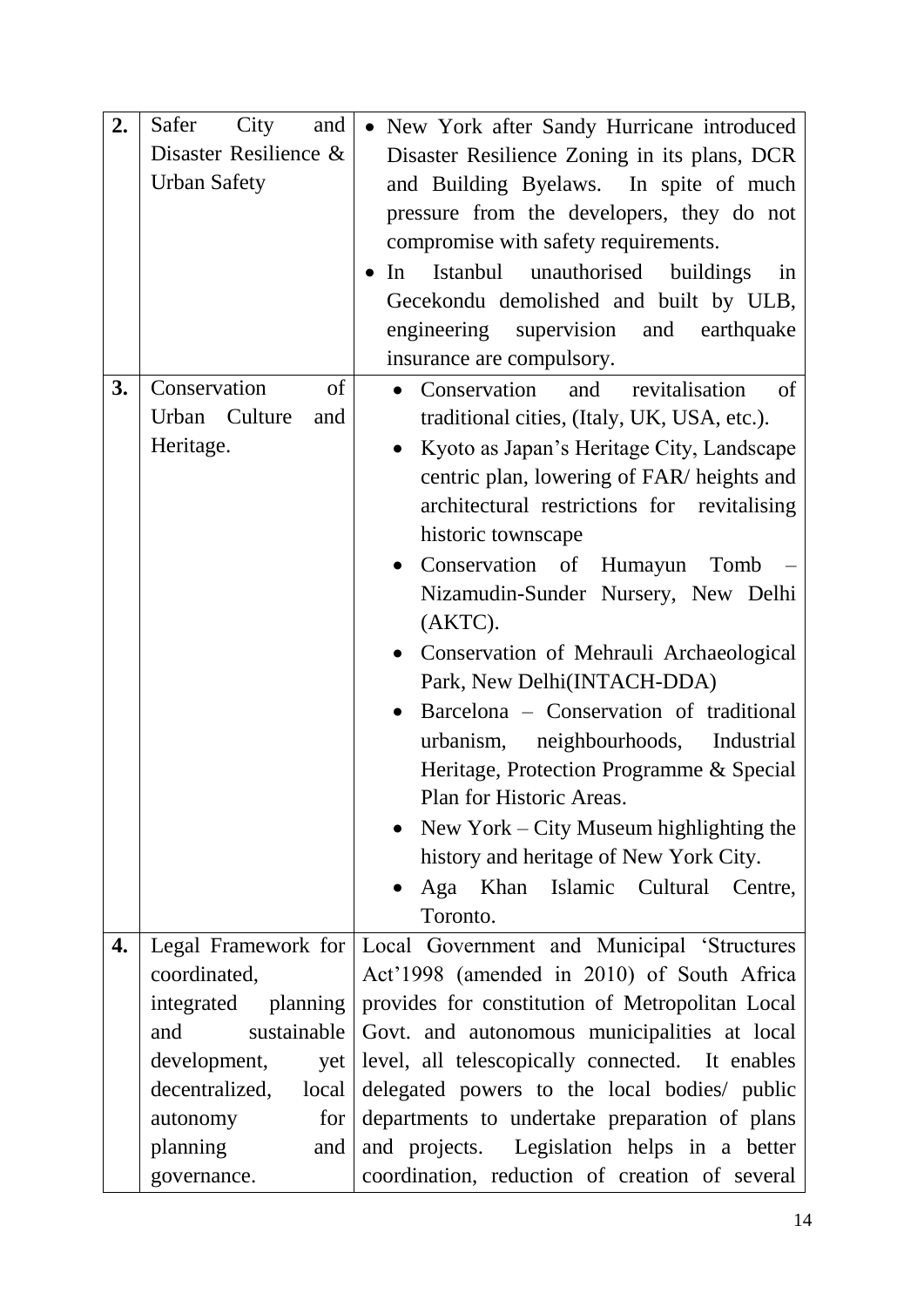|    |                        | independent, standalone<br>and<br>structures      |
|----|------------------------|---------------------------------------------------|
|    |                        | organisation. In South Africa powers<br>for       |
|    |                        | approval/ clearance under various<br>other        |
|    |                        | legislations also stand delegated to metropolitan |
|    |                        | municipal/ bodies. New York's City Planning       |
|    |                        | Commission, likewise is the centre point for      |
|    |                        | planning and multifarious regulatory systems.     |
|    |                        | Gujarat and Maharashtra Town Planning Acts        |
|    |                        | also provide for decentralised planning and       |
|    |                        | delegation of special planning powers to          |
|    |                        |                                                   |
|    |                        | Municipal Bodies, Corporations and Public         |
|    |                        | Undertakings such as CIDCO, MIDC, etc             |
| 5. | Urban<br>Governance,   | In many city governments, a balance is            |
|    | Regulatory efficiency, | maintained between professional freedom and       |
|    | transparency<br>and    | strict enforcement for compliance of code of      |
|    | effectiveness.         | conduct such as Johannesburg, New York,           |
|    |                        | Washington, and also cities in Asia, Australia    |
|    |                        | and Europe Policy of post facto regularisation of |
|    |                        | unplanned, illegal developments has been          |
|    |                        | abandoned in many cities. On-line Building Plan   |
|    |                        | Approval systems have made it redundant the       |
|    |                        | need o personal contacts between the officials    |
|    |                        | and public. Mobile based or on-line payments      |
|    |                        | have become common. In PPP projects, the          |
|    |                        | private partner is bound by public Disclosure     |
|    |                        | Laws.                                             |
| 6. | Municipal Finance &    | of<br>- Local Financial<br>• Global<br>Strategy   |
|    | Capacity               | Johannesburg.                                     |
|    | Development.           | Informal Sector<br>economy and poverty            |
|    |                        | alleviation in Johannesburg.                      |
|    |                        |                                                   |
|    |                        | Integrating<br>MDGs with<br>City<br>Plan          |
|    |                        | (Johannesburg).                                   |
|    |                        | • Fiscal Plan along with Physical<br>Plan         |
|    |                        | (Washington).                                     |
|    |                        | Infrastructure Debt Fund.                         |
|    |                        | • Differential monetary, fiscal and tariff policy |
|    |                        | (Johannesburg).                                   |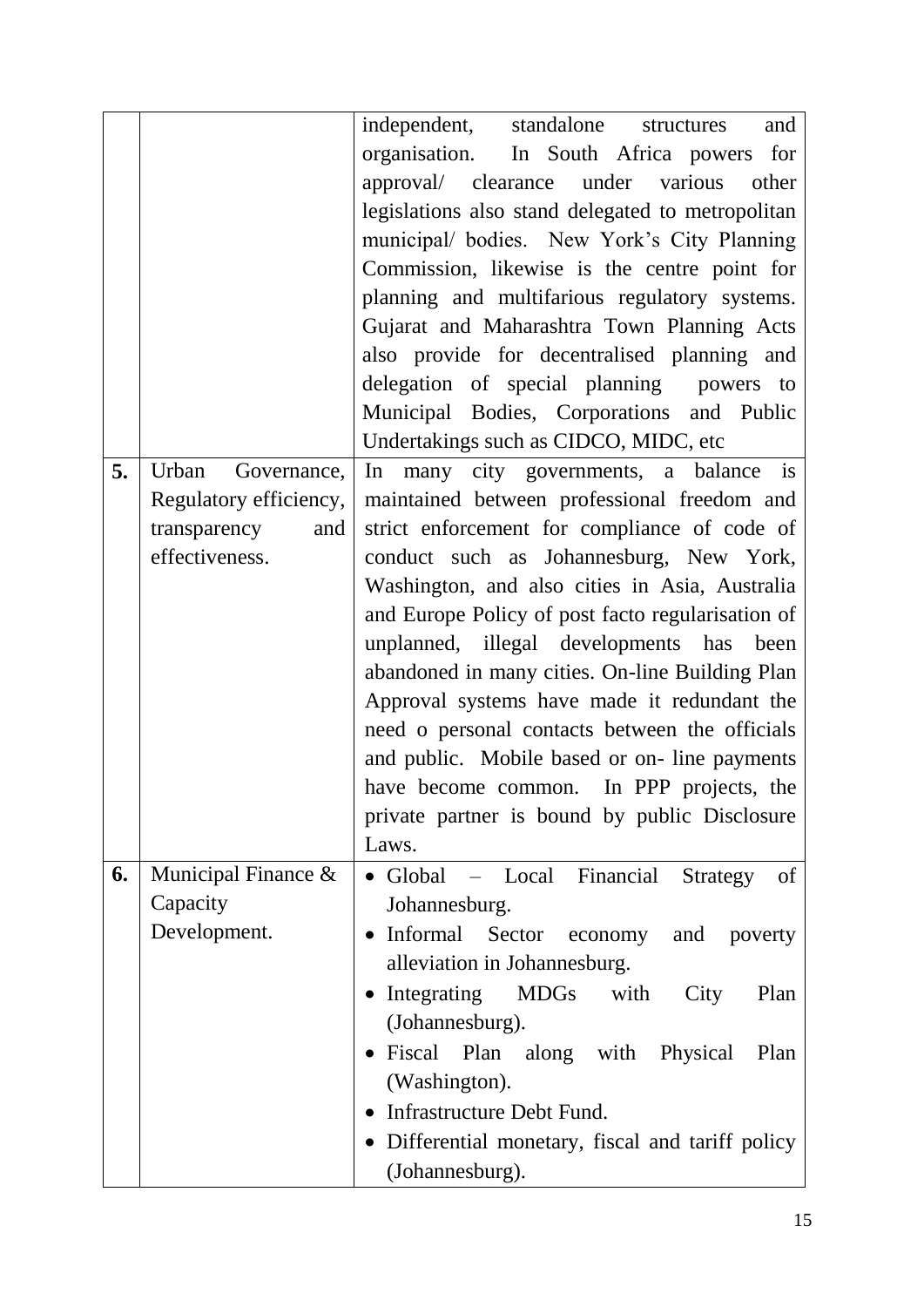|    |                         | • Development Impact Fee,                                |
|----|-------------------------|----------------------------------------------------------|
|    |                         | 'User Pays' principle, Land as a Resource                |
|    |                         | (Various Cities).                                        |
|    |                         | Financial Districts in Toronto, New York and             |
|    |                         | other cities.                                            |
|    |                         | • Credit rating & issue of Municipal Bonds               |
|    |                         | (Ahmedabad).                                             |
|    |                         | • City competition (USA, UK, China).                     |
|    |                         | • Ease of Doing Business (UK, USA, Japan,                |
|    |                         |                                                          |
|    |                         | Korea, Singapore, China and India).                      |
|    |                         | • Green Municipal Bonds (South East Asia).               |
| 7. | Urban<br>Design<br>and  | A new form of Planning Controls<br>for                   |
|    | <b>Spatial Planning</b> | redevelopment replacing conventional land                |
|    |                         | use, FAR/FSI height, density, etc. have been             |
|    |                         | adopted in Shanghai. In 1990, it had an                  |
|    |                         | average road area per capita of 2.28sqm and              |
|    |                         | public green area per capita of 1.02sqm. The             |
|    |                         | new planning controls in place of conventional           |
|    |                         | building centric control (FAR, FSI, Height,              |
|    |                         | etc.) mandated the provision of areas under              |
|    |                         | circulation/roads, green spaces and social               |
|    |                         | infrastructure at 10 sqm. per capita each. By            |
|    |                         | 2003, average road area per capita increased             |
|    |                         | by more than five folds to (12.3sqm.) and                |
|    |                         | public green area per capita more than nine              |
|    |                         | folds to 9.16sqm, which gave a radical                   |
|    |                         | turnaround of the dilapidated, congested city.           |
|    |                         | City as a dynamic system of networks                     |
|    |                         | (Barcelona, Johannesburg, Toronto, etc.)                 |
|    |                         | Participatory, local, flexible and evolving<br>$\bullet$ |
|    |                         | continuous planning process (Santa Fe Brazil;            |
|    |                         | Cape Town, South Africa, Master Plan for                 |
|    |                         | Delhi-2021, Curitiba, Brazil, Medellin,                  |
|    |                         | Colombia, etc.                                           |
|    |                         | Inclusive and equitable planning and housing             |
|    |                         | (Bahir Dar, Ethiopia,<br>Burkina<br>Foso,                |
|    |                         | Singapore, etc.)                                         |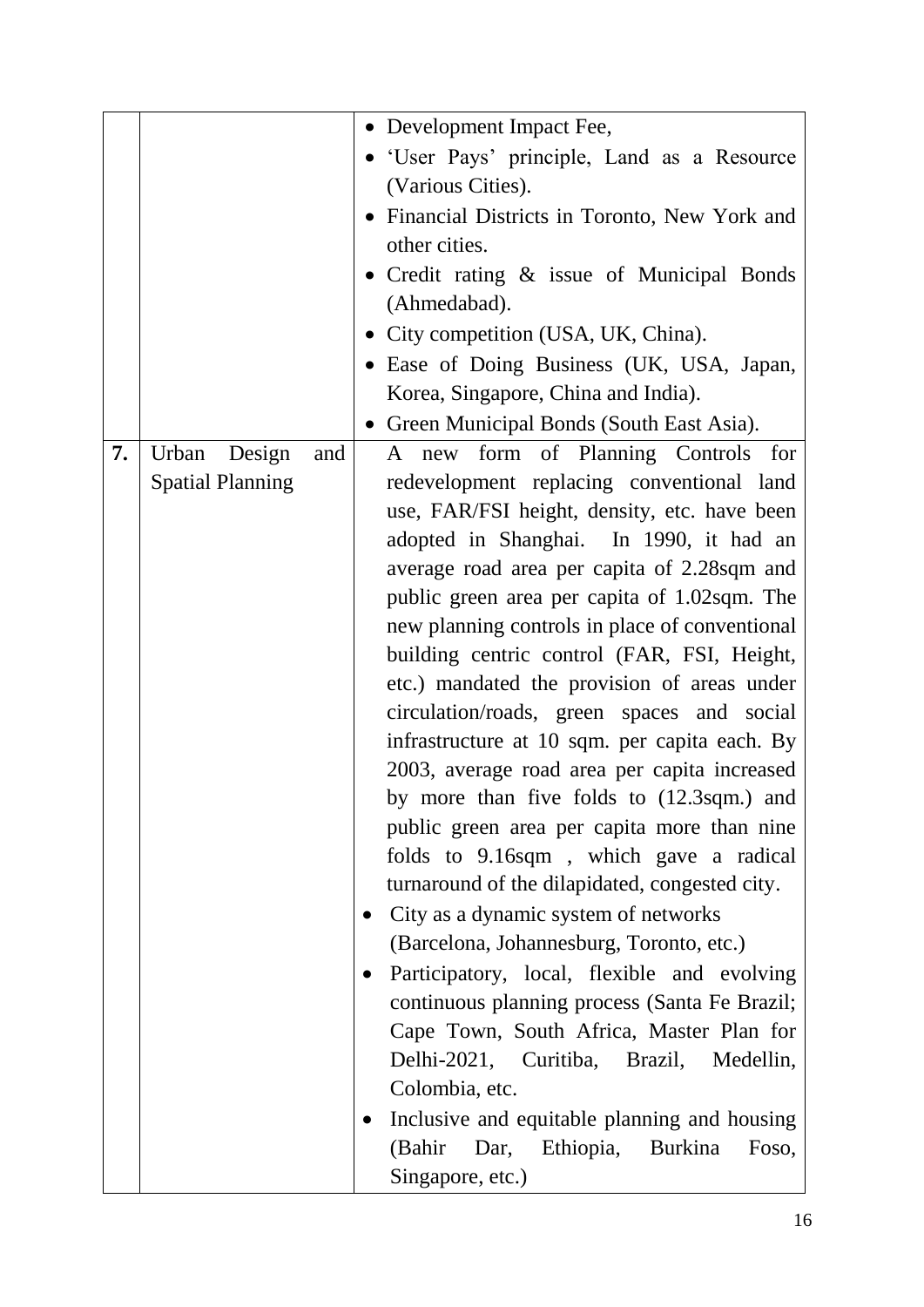| 8. | Urban<br>Land,                                                       | Integrating spatial, institutional and financial<br>$\bullet$<br>plans (Singapore, Chengdu, China, Bogota<br>,Colombia, etc.)<br>Urban design, eco-initiatives, liveable,<br>$\bullet$<br>sustainable city (Melbourene, Singapore,<br>Fukuoka City (Japan)<br>(Gujarat,<br>Town<br>Planning<br>Scheme<br>$\bullet$                                                                                                                                                                                                                                                                                                                                                                                                                                                   |
|----|----------------------------------------------------------------------|----------------------------------------------------------------------------------------------------------------------------------------------------------------------------------------------------------------------------------------------------------------------------------------------------------------------------------------------------------------------------------------------------------------------------------------------------------------------------------------------------------------------------------------------------------------------------------------------------------------------------------------------------------------------------------------------------------------------------------------------------------------------|
|    | <b>Alternatives</b><br>to<br>compulsory<br>land<br>acquisition       | Maharashtra)<br>Land Readjustment & Pooling (Japan, Korea,<br>$\bullet$<br>Thailand, India)<br>Guided Urban Development (India, Australia,<br>$\bullet$<br>$etc.$ )<br>Slum<br>Improvement Programme (Gujarat,<br>$\bullet$<br>Mumbai, Hyderabad)<br>Joint Development Model (UP, Haryana, etc.)<br>$\bullet$<br>TDR (Mumbai, Ahmedabad)<br>$\bullet$<br>Flexible/ White Zoning (Singapore).<br>$\bullet$<br>Infrastructure – Land Bundling (UP, India).<br>$\bullet$<br>Incentivised Infill Development (UK, New<br>$\bullet$<br>York, etc.)<br>Land Titling & Adm. Projects in Thailand,<br>$\bullet$<br>Laos, Philippines, Indonesia, Cambodia,<br>Vietnam, etc. (World Bank)<br>Creating Land Bank by Town Planning<br><b>Schemes</b><br>(Ahmedabad<br>Municipal |
| 9. | <b>Urban Rural Linkages</b>                                          | Corporation).<br>Johannesburg GDS 2040 Paradigm<br>and<br>$\bullet$<br>Regional Framework links urban and rural,<br>liveability and businesses, social development<br>and economic growth with the environment.<br>Gramin Bank, Bangladesh.<br>$\bullet$                                                                                                                                                                                                                                                                                                                                                                                                                                                                                                             |
|    | 10. Public Spaces, Place<br>making,<br>landscape<br>and green growth | Barcelona has done remarkable work in place<br>$\bullet$<br>making by creating large open spaces, city<br>squares, pedestrian boulevards, sea/ water<br>front development and conservation<br>of<br>Antonio Gaudi's iconic architecture. Its new                                                                                                                                                                                                                                                                                                                                                                                                                                                                                                                     |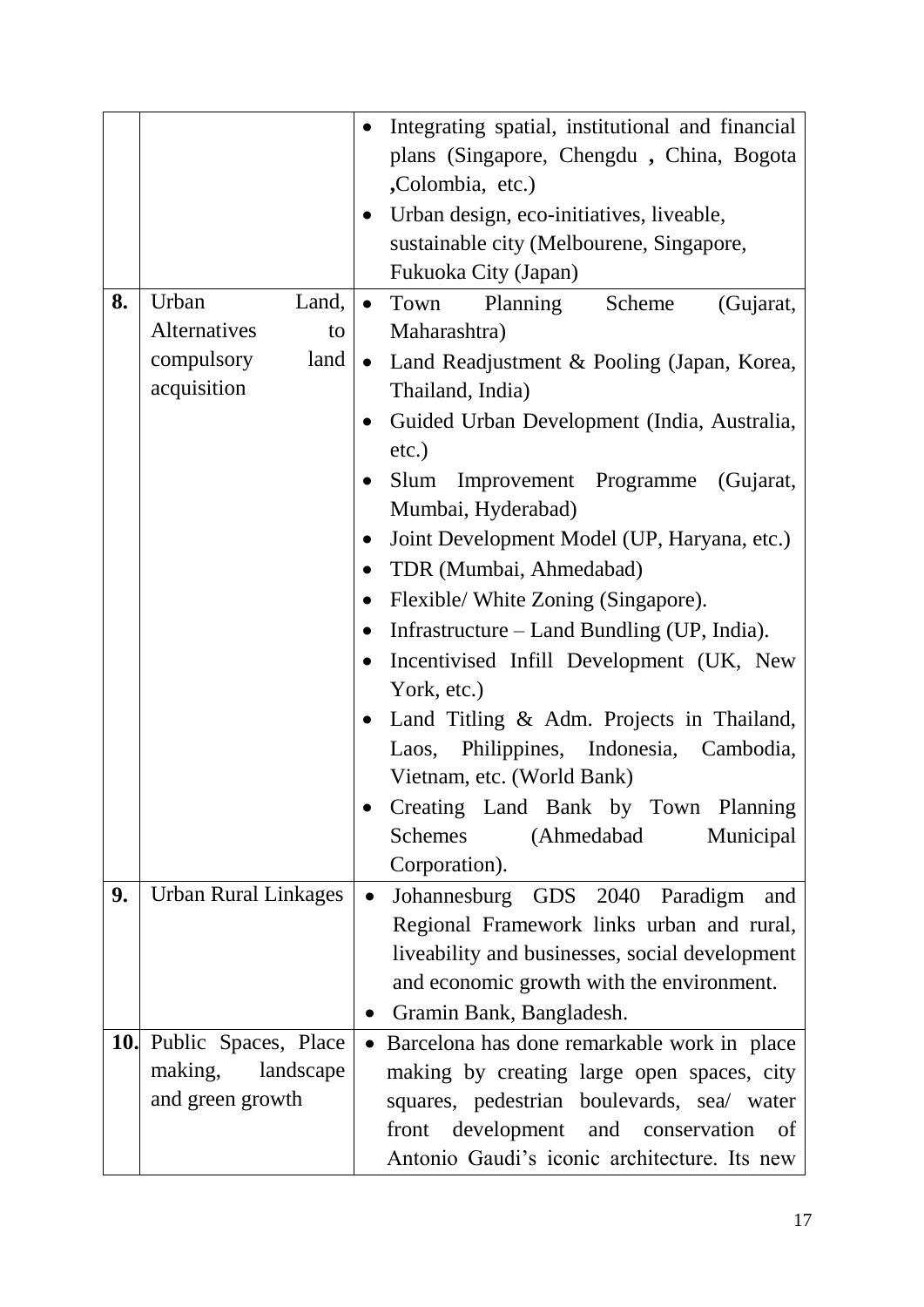|     |                                                                                                         | suburban developments, such as smart city<br>have been criticised for inhuman scale and<br>spaces without an identity.<br>• Creation of PATH, 30 km long shopping and<br>cultural corridor in Toronto, which is a major<br>shopping and economic corridor in the<br>downtown.<br>• Biophilic landscape development (Singapore)<br>• Urban Farming in multi-storied structures                                                                                                                                                                                                                                                                                                   |
|-----|---------------------------------------------------------------------------------------------------------|---------------------------------------------------------------------------------------------------------------------------------------------------------------------------------------------------------------------------------------------------------------------------------------------------------------------------------------------------------------------------------------------------------------------------------------------------------------------------------------------------------------------------------------------------------------------------------------------------------------------------------------------------------------------------------|
|     |                                                                                                         | (Singapore, Sweden).<br>In New York derelict Chelsea Railway line<br>converted into a linear park cutting through<br>the Downtown.<br>• Israel: Floriculture and micro-irrigation by<br>recycled waste water.                                                                                                                                                                                                                                                                                                                                                                                                                                                                   |
| 11. | Local<br>Economic<br>Development.                                                                       | · Various cities such as Johannesburg, New<br>York, Washington, Ahmedabad, etc. provide<br>for Local Economic Development Planning,<br>which seeks to address the issues at grass root<br>levels.<br>SEWA Bank – (micro financing) Ahmedabad<br>Micro-banking programmes in Indonesia,<br>Mexico, Venezuela, South Africa & Morocco.                                                                                                                                                                                                                                                                                                                                            |
| 12. | Jobs and Livelihoods,<br>Convergence between<br>Urban Planning, and<br>Economic<br>Local<br>Development | Convergence of Urban Planning, Economic<br>Development & Social issues where human<br>concerns dominate the development policy<br>and planning decisions which was inspired by<br>Nelson Mandela.                                                                                                                                                                                                                                                                                                                                                                                                                                                                               |
| 13. | Urban<br>Ecosystems<br>Resource<br>and<br>Management                                                    | Redevelopment of derelict industrial areas and<br>Special Infrastructure Plans for old areas,<br>Barcelona.<br>Johannesburg – Water and Energy Policy.<br>Washington<br>Green<br>Healthy<br>$\overline{a}$ $\overline{a}$ $\overline{a}$ $\overline{a}$ $\overline{a}$ $\overline{a}$ $\overline{a}$ $\overline{a}$ $\overline{a}$ $\overline{a}$ $\overline{a}$ $\overline{a}$ $\overline{a}$ $\overline{a}$ $\overline{a}$ $\overline{a}$ $\overline{a}$ $\overline{a}$ $\overline{a}$ $\overline{a}$ $\overline{a}$ $\overline{a}$ $\overline{a}$ $\overline{a}$ $\overline{$<br>and<br>Communities & Urban Renewal Programme.<br>New Delhi – Yamuna & Aravali Bio-diversity |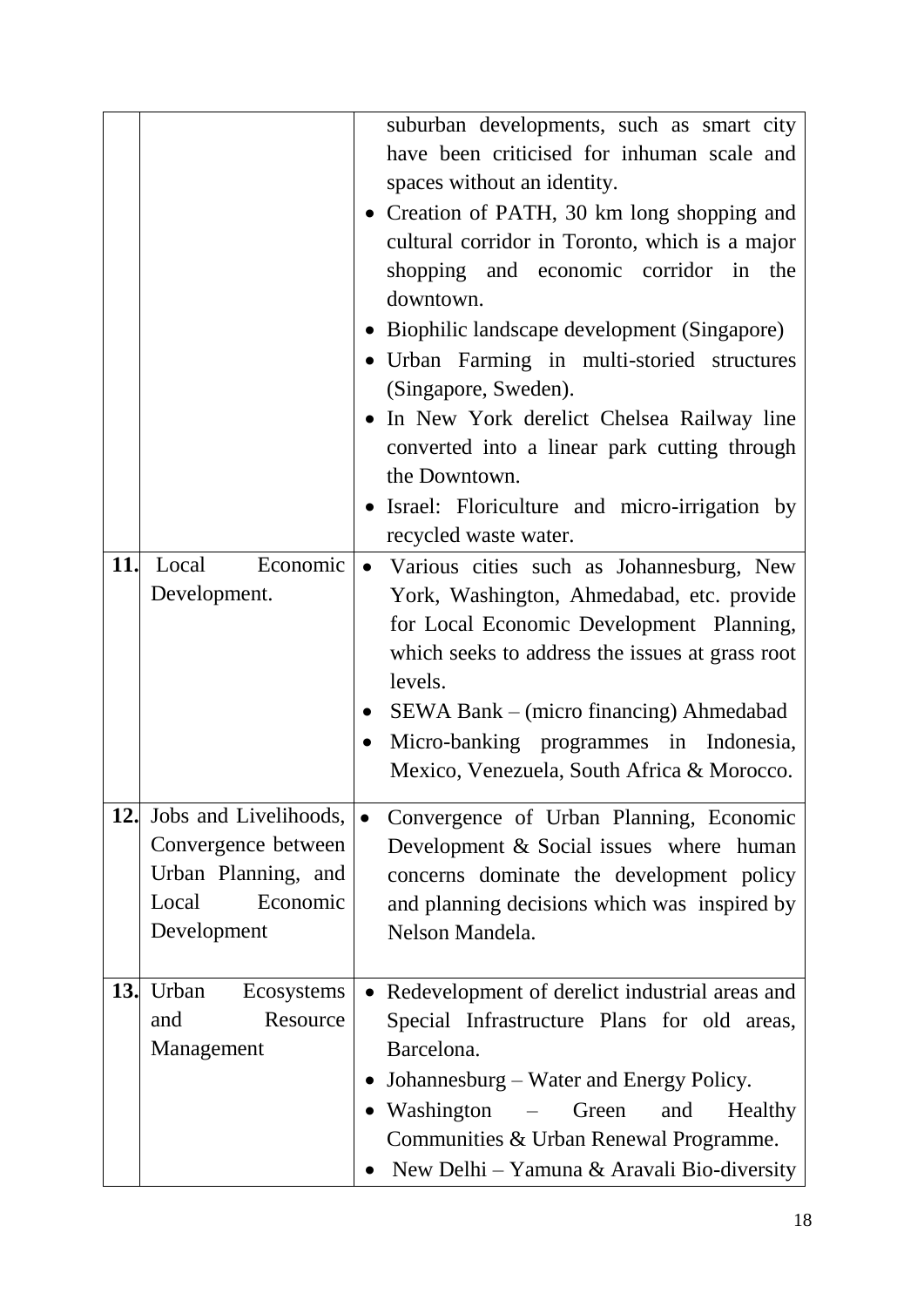|     |                              | Parks and City Forests (DDA).                              |
|-----|------------------------------|------------------------------------------------------------|
|     |                              |                                                            |
| 14. | and Climate<br><b>Cities</b> | Global-Local<br>$\bullet$ Johannesburg<br>Strategy,        |
|     | Change, Low Carbon           | Mitigating Climate Change Strategy.                        |
|     | Development                  | Climate Street.                                            |
|     |                              |                                                            |
| 15. | Urban Infrastructure         | Infrastructure services, Public toilets, Eco-              |
|     | & Basic Services             | sanitation, Smart Grids, waste-water recycling,            |
|     |                              | satellite irrigation, energy efficiency,<br>solar          |
|     |                              | energy, Common Utility Duct for Municipal                  |
|     |                              | Services (Toronto, South Korea,<br>Japan,                  |
|     |                              | Gujarat, Johannesburg, etc.)                               |
|     |                              | Pneumatic Waste Management (Chicago,                       |
|     |                              | Mecca)                                                     |
|     | <b>16.</b> Urban Transport & | Transect & Cross-Transects programme of<br>$\bullet$       |
|     | Mobility, Multi-             | Barcelona.                                                 |
|     | modal Public Transit,        | Transit oriented development (TOD)<br>$\bullet$<br>in      |
|     | integrated with              | As compared to Los Angeles,<br>Barcelona.                  |
|     | Cycles/ Pedestrians,         | Barcelona's urban transit is 10 times more cost            |
|     | Wheel Chair users.           | effective and carries 10 times passengers per              |
|     |                              | km, with only one-tenth of carbon emissions                |
|     |                              | as compared to Los Angeles.                                |
|     |                              | • Multi modal single ticket Rapid Transit in               |
|     |                              | Toronto subsidised by the Government.                      |
|     |                              | $\bullet$ Declogging<br>Johannesburg,<br>Singapore,        |
|     |                              | Curitiba, etc. by car ownership control and                |
|     |                              | better public transit, including high quality              |
|     |                              | BRT.                                                       |
|     |                              | Melbourne – largest tram system in the world.<br>$\bullet$ |
|     |                              | TOD(New<br>Delhi)<br>and<br>Delhi<br>Mumbai                |
|     |                              | Industrial Corridor (DMIC).                                |
|     | 17. Housing<br>$\&$<br>Slum  | $\bullet$                                                  |
|     | Rehabilitation.              | Toronto – Affordable Rental Housing Policy,                |
|     |                              | 2009                                                       |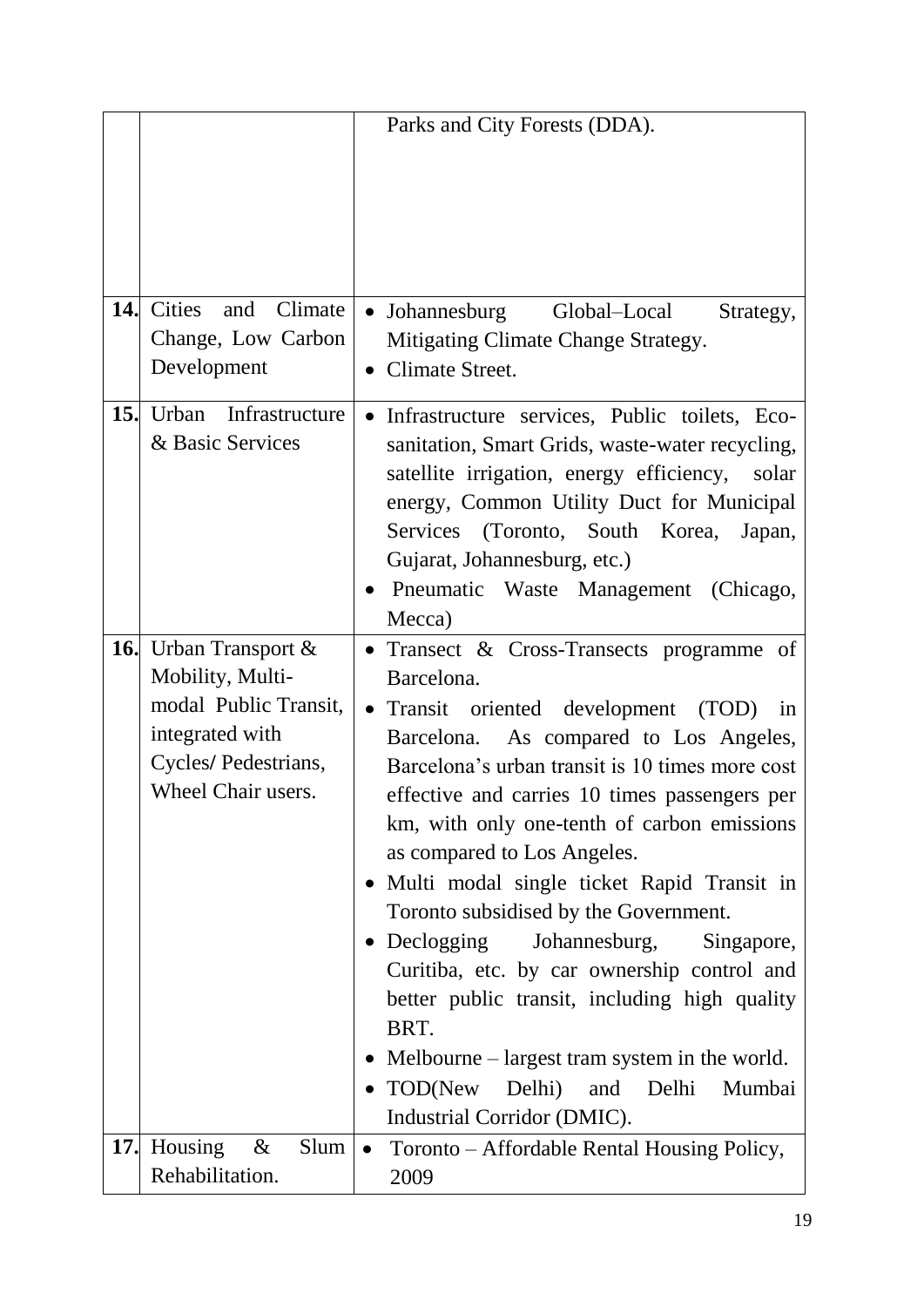|     |                                 | Melbourne - Village concept of<br>$\bullet$                                     |  |
|-----|---------------------------------|---------------------------------------------------------------------------------|--|
|     |                                 | neighbourhoods                                                                  |  |
|     |                                 | Affordable Housing Brazil, Minha Casa,                                          |  |
|     |                                 | Minha Veda, Malaysia, Shanghai, Hiring                                          |  |
|     |                                 | Reform Plan(1994),                                                              |  |
|     |                                 | Baan Nankong Housing Programme<br>in                                            |  |
|     |                                 | Thailand.                                                                       |  |
|     |                                 | Large scale affordable housing, Sri Lanka,                                      |  |
|     |                                 | Vietnam, Hong Kong.                                                             |  |
|     |                                 | Housing<br>Grameen<br>Bank<br>Programme,                                        |  |
|     |                                 | Bangladesh, Johannesburg, Amsterdam, etc                                        |  |
| 18. | <b>Smart</b><br>City,           | • GIFT Smart City, Gandhinagar (Gujrat India),                                  |  |
|     | Innovation<br>and               | DMIC Industrial/smart cities, Common Utility                                    |  |
|     | Technology<br>centres,          | Duct/Tunnel, Wi-fi.                                                             |  |
|     | Digital<br>Land                 | • Madsar City (UAE).                                                            |  |
|     | Management,<br>Geo-             | • Songdo, South Korea.                                                          |  |
|     | portal and<br>public            | • Smart grid, solar energy, intelligent water and                               |  |
|     | services                        | sewerage networks, non-invasive repairs,                                        |  |
|     |                                 | analytics, simulation<br>maintenance<br>and                                     |  |
|     |                                 | modelling, smart cards, ICT enabled traffic                                     |  |
|     |                                 | controls, GIS & SDI (Various cities).                                           |  |
|     | <b>19.</b> Informal Settlements | Ahmedabad<br>Slum<br>Networking<br>$\bullet$<br>$\frac{1}{2}$ and $\frac{1}{2}$ |  |
|     |                                 | (Parivartan)                                                                    |  |
|     |                                 | Mumbai - Slum Rehabilitation Programme                                          |  |
|     |                                 | subsidised by market sale component and                                         |  |
|     |                                 | incentive FSI. Reverse Mortgage, loan                                           |  |
|     |                                 | subsidy/subvention, viability gap funding                                       |  |
|     |                                 | for Slum Rehabilitation.                                                        |  |
|     |                                 | • Regularisation and Upgradation of slums                                       |  |
|     |                                 | and Unauthorised colonies with 3 to 4                                           |  |
|     |                                 | million population(New Delhi)                                                   |  |

# **References:**

**1.** Annual Status of Education Report (2010), Pratham Resource Center, Mumbai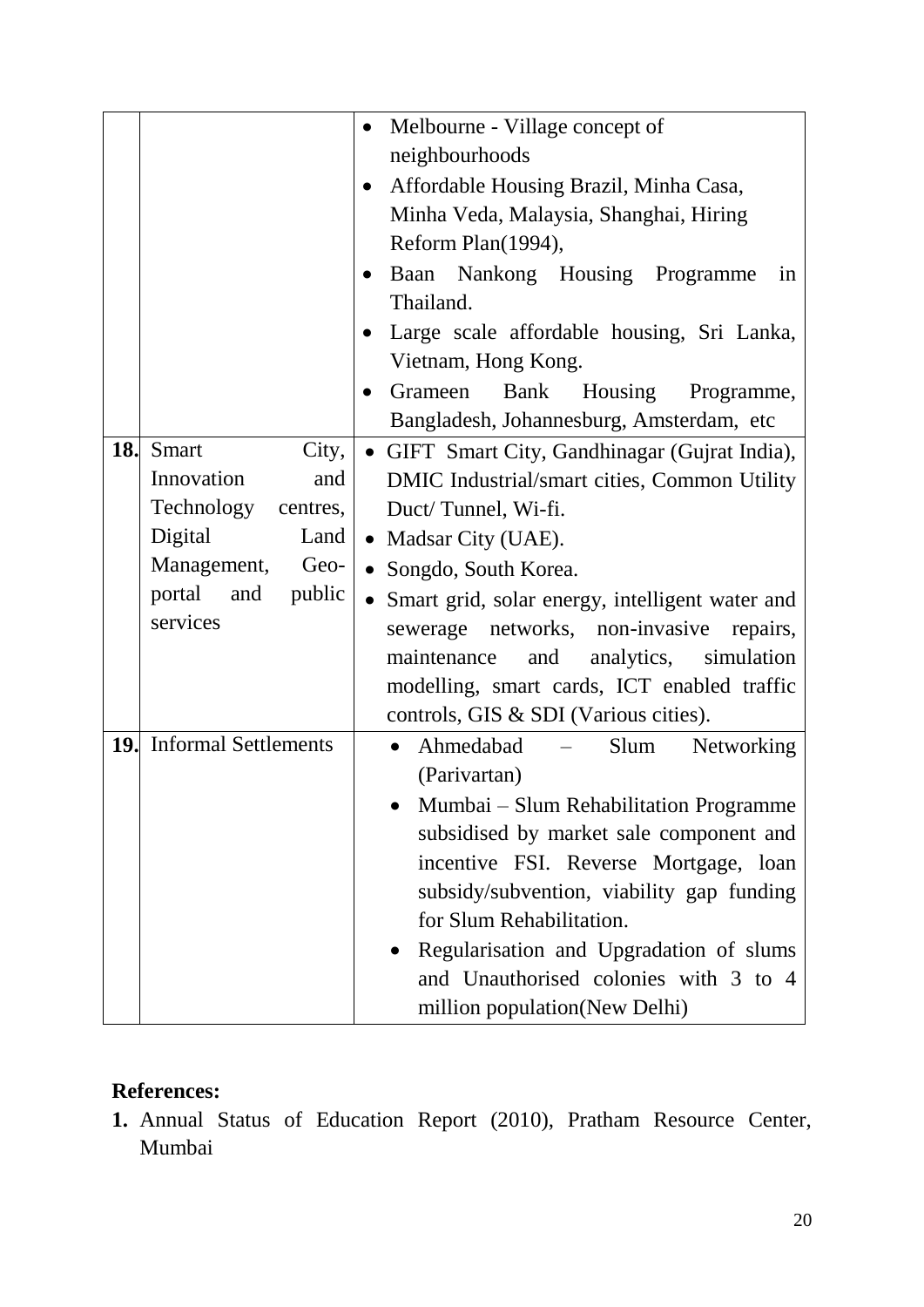- **2.** Benninger, Christopher, (2011) Letter to a Young Architect, CCBA Pvt. Ltd., Pune
- **3.** Bhatia, Gautam,  $(2014)$  For the New Prime Minister, Times of India,  $25<sup>th</sup>$ May 2014, New Delhi
- **4.** Census of India, (2011), Census Reports, Government of India, New Delhi
- **5.** CRY (2012), Annual Survey report 2012-13, New Delhi
- 6. Delhi Development Authority, (2007), Master Plan for Delhi-2021, MOUD, New Delh
- **7.** Government of India (2012), The Twelfth Five Year Plan, the Government, New Delhi.
- **8.** Government of India (2012), Economic Surveys, (2011), Planning Commission, Government of India, New Delhi
- **9.** Government of India, (2012)Task Force Report on Urban Housing, Ministry of Urban Affairs and Employment, New Delhi
- **10.**Govt. of India, (2011): Report of the High Powered Committee on Urban Infrastructure, (Isher Ahluwalia Report), Ministry of Urban Development, New Delhi.
- **11.**Jain, A. K., (2015a), Smart Cities: Vision and Action, Discovery Publishers, New Delhi,
- **12.**Jain, A K., (2010), Urban Housing and Slums, Readworthy Publications, New Delhi.
- **13.**Jain, A. K., (2011), Making Infrastructure Work, Discovery Publishers, New Delhi,
- **14.**Jain, A. K., (2015b), Conservation of Cultural Heritage, Discovery Publishers, New Delhi,
- **15.**Jain, A.K., (2007), Handbook on Disaster Management, Pragun Publication, Delhi.
- **16.**Jain A.K (2013), Sustainable Urban Transport and System, Khanna Publisher, New Delhi
- **17.**Jain A.K (2014a), Revisiting Land Acquisition and Urban Process, Readworthy Publication, New Delhi
- **18.**Jain A.K (2014b), Right to toilet, Readworthy Publication, New Delhi
- **19.**Jain, A.K., (2007b), Water A Manual for Architects, Engineers, and Managers, Daya, New Delhi.
- **20.**Jain, A.K., (2009), Low Carbon Cities-Policies, Planning and Practice, Discovery Publishers, New Delhi